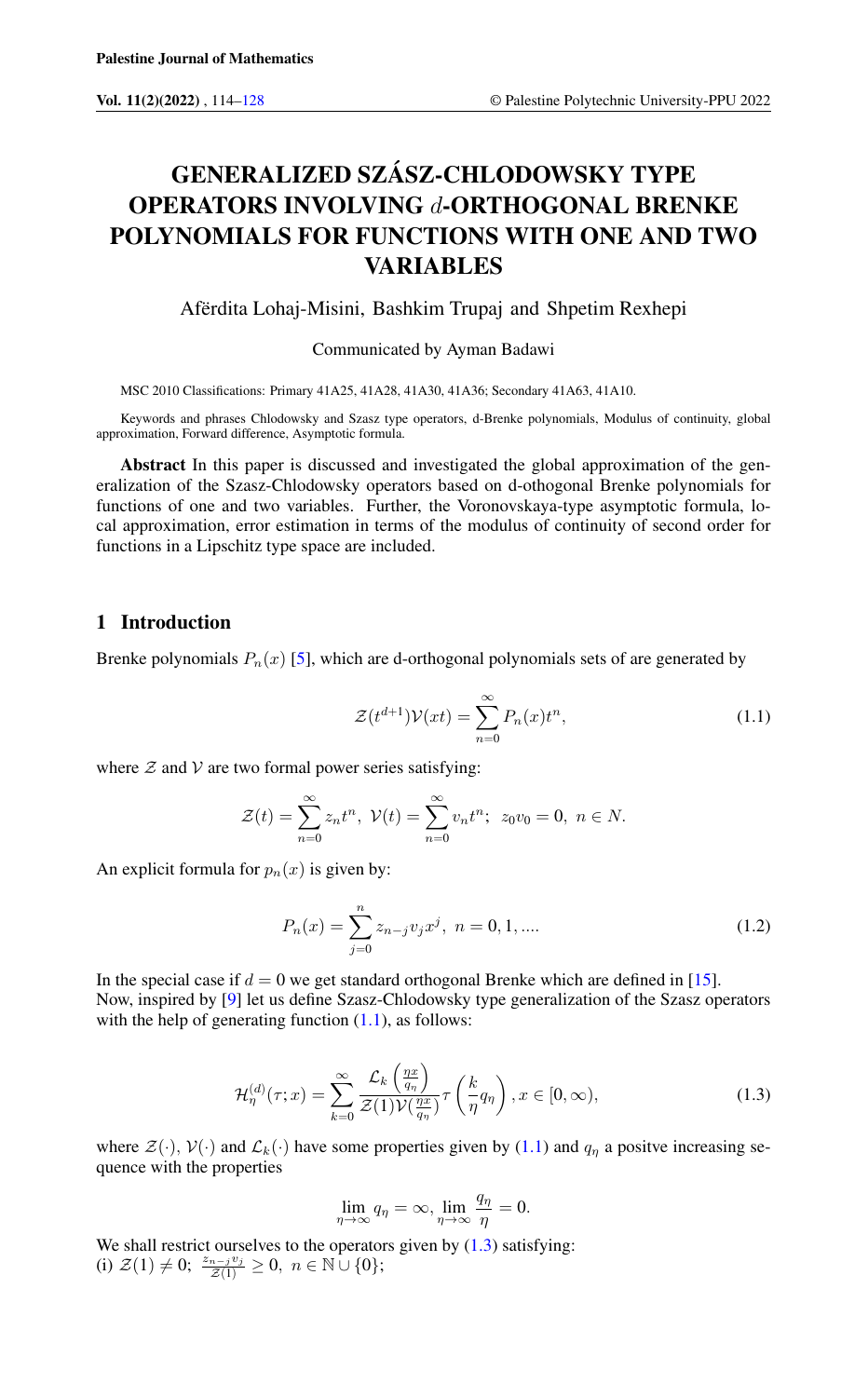- (ii)  $\mathcal{V}: \mathbb{R}_0^+ \to \mathbb{R};$
- (iii)  $(1.1)$  $(1.1)$  $(1.1)$  converges for  $|t| < R$ ,  $(R > 1)$ .

We have the following few special case of the operators  $\mathcal{H}_{\eta}^{(d)}$  as:

(1) For  $d = 0$  these operators reduce to well know Szasz-Chlodowsky-Brenke type operators discussed by Mursaleen and Ansari in [\[9\]](#page-14-2).

(2) For  $d = 0$  and  $q<sub>\eta</sub> = 1$  these operators reduce to Szasz-Brenke operators defined by Varma et al. in [\[13\]](#page-14-3).

(3) For  $d = 0$  and  $\mathcal{Z}(1) = 1$ ,  $\mathcal{V}(u) = e^u$  and  $q_\eta = 1$  these operators reduced Szasz-Mirakyan operators defined by Szasz in [\[10\]](#page-14-4).

The generalization of Szasz type operators involving by othogonal polynomials have been studied in [\[4,](#page-14-5) [2,](#page-14-6) [11,](#page-14-7) [1,](#page-13-1) [6,](#page-14-8) [12,](#page-14-9) [8,](#page-14-10) [14,](#page-14-11) [3\]](#page-14-12).

The aim of the this paper is to give some direct results in terms of the modulus of continuity of second order, convergence of derivative operators to derivative functions , Lipschitz class function. We also give the theorem convergence and the degree of convergence is established for functions of two variables. In addition, we consider the simultaneous approximation of these operators.

#### 2 Notations and auxiliary results

Let us denote by  $C_E[0,\infty) := {\tau \in C[0,\infty) : |\tau(t)| \le Me^{Nt}, t \in [0,\infty)}$ , for some  $M, N > 0$ . For a fixed  $r \in N$  we denote  $C_E^r[0,\infty)$  the set of real-valued r-times continuostly differentiable functions on the [0,  $\infty$ ) and it is a subspace of  $C_E[0, \infty)$ .

Using the generating function of the d-Brenke polynomials given by  $(1.1)$  and the fundamental properties of  $\mathcal{H}_{\eta}^{(d)}$  operators, we get the following lemmas which are helpful to obtain the main result. In what follows, let  $e_i(t) = t^i$ ,  $i \in N^0$  be the test functions.

<span id="page-1-0"></span>**Lemma 2.1.** If the operators  $\mathcal{H}_{\eta}^{(d)}$ , are defined by [\(1.3\)](#page-0-1), then for all  $x \in [0,\infty)$ , the following *identities hold:*

(*i*)  $\mathcal{H}_{\eta}^{(d)}(e_0; x) = 1;$ 

$$
(ii) \mathcal{H}_{\eta}^{(d)}(e_1; x) = \frac{\mathcal{V}'\left(\frac{\eta x}{q_{\eta}}\right)}{\mathcal{V}\left(\frac{\eta x}{q_{\eta}}\right)} x + \frac{q_{\eta}(d+1)\mathcal{Z}'(1)}{\eta \mathcal{Z}(1)};
$$

$$
(iii) \ \mathcal{H}_{\eta}^{(d)}(e_2; x) = \frac{\mathcal{V}''\left(\frac{\eta x}{q_{\eta}}\right)}{\mathcal{V}\left(\frac{\eta x}{q_{\eta}}\right)} x^2 + \frac{q_{\eta}}{\eta} \frac{(\mathcal{Z}(1) + 2(d+1)\mathcal{Z}'(1))\mathcal{V}'\left(\frac{\eta x}{q_{\eta}}\right)}{\mathcal{Z}(1)\mathcal{V}\left(\frac{\eta x}{q_{\eta}}\right)} x
$$

$$
+ \frac{q_{\eta}^2}{\eta^2} \frac{(d+1)^2(\mathcal{Z}''(1) + \mathcal{Z}'(1))}{\eta^2 \mathcal{Z}(1)};
$$

$$
(iv) \mathcal{H}_{\eta}^{(d)}(e_3; x) = \frac{\mathcal{V}'''(\frac{\eta x}{q_{\eta}})}{\mathcal{V}(\frac{\eta x}{q_{\eta}})} x^3 + \frac{3q_{\eta}}{\eta} \frac{(\mathcal{Z}(1) + \mathcal{Z}'(1)(d+1))\mathcal{V}''(\frac{\eta x}{q_{\eta}})}{\mathcal{Z}(1)\mathcal{V}(\frac{\eta x}{q_{\eta}})} x^2 + \frac{(\mathcal{Z}(1) + \mathcal{Z}'(1)(d+1)(6+3d) + 3\mathcal{Z}''(1)(d+1)^2)\mathcal{V}'(\frac{\eta x}{q_{\eta}})}{\mathcal{Z}(1)\mathcal{V}(\frac{\eta x}{q_{\eta}})} x + \frac{q_{\eta}^3}{\eta^3} \frac{(\mathcal{Z}'(1) + 3\mathcal{Z}''(1) + \mathcal{Z}'''(1)) (d+1)^3}{\mathcal{Z}(1)};
$$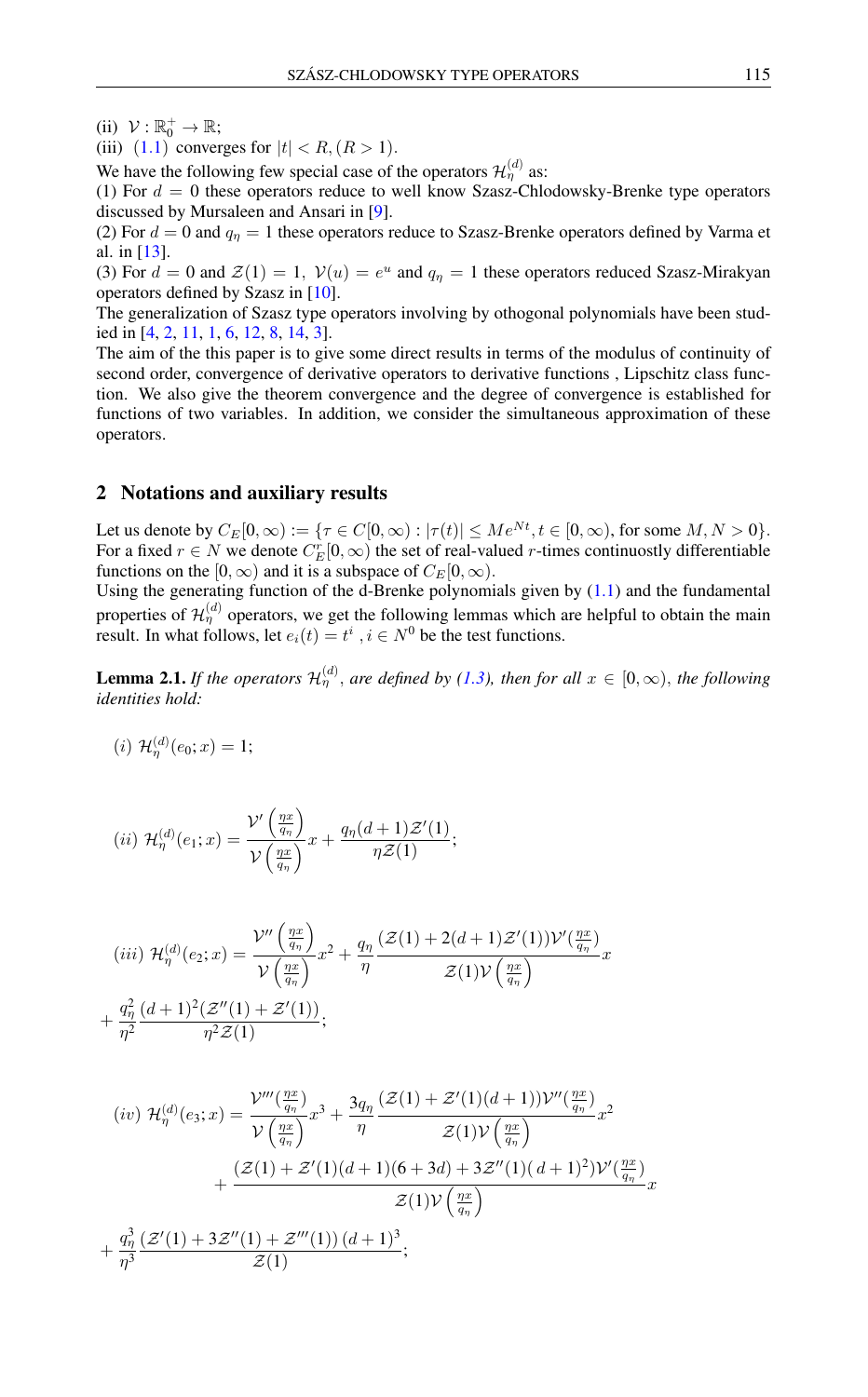$$
(v) \mathcal{H}_{\eta}^{(d)}(e_4; x) = \frac{\mathcal{V}^{(4)}(\frac{\eta x}{q_{\eta}})}{\mathcal{V}\left(\frac{\eta x}{q_{\eta}}\right)} x^4 + \frac{2q_{\eta}}{\eta} \frac{(3\mathcal{Z}(1) + 2\mathcal{Z}'(1)(d+1))\mathcal{V}'''\left(\frac{\eta x}{q_{\eta}}\right)}{\mathcal{Z}(1)\mathcal{V}\left(\frac{\eta x}{q_{\eta}}\right)} x^3 + \frac{q_{\eta}^2}{\eta^2} \frac{(7\mathcal{Z}(1) + \mathcal{Z}'(1)6(d+1)(3+d) + 6\mathcal{Z}''(1)(d+1)^2)\mathcal{V}''(\frac{\eta x}{q_{\eta}})}{\mathcal{Z}(1)\mathcal{V}\left(\frac{\eta x}{q_{\eta}}\right)} x^2 + \frac{q_{\eta}^3}{\eta^3} \frac{(\mathcal{Z}(1) + 2(d+1)(2d^2 + 7d + 7)\mathcal{Z}'(1) + \mathcal{Z}''(1)6(d+1)^2(3+2d) + 4(d+1)^3\mathcal{Z}'''(1))\mathcal{V}'\left(\frac{\eta x}{q_{\eta}}\right) x}{\mathcal{Z}(1)\mathcal{V}\left(\frac{\eta x}{q_{\eta}}\right)} + \frac{q_{\eta}^4}{\eta^4} \frac{(d+1)^4\left(\mathcal{Z}'(1) + 2\mathcal{Z}''(1) + 6\mathcal{Z}'''(1) + \mathcal{Z}^{(4)}(1)\right)}{\mathcal{Z}(1)}.
$$

*Proof.* By using generating function given by  $(1.1)$  we have

<span id="page-2-0"></span>
$$
\sum_{k=0}^{\infty} \mathcal{L}_k \left( \frac{\eta x}{q_{\eta}} \right) = \mathcal{Z}(1) \mathcal{V} \left( \frac{\eta x}{q_{\eta}} \right);
$$
\n
$$
\sum_{k=0}^{\infty} k \mathcal{L}_k \left( \frac{\eta x}{q_{\eta}} \right) = \mathcal{Z}'(1)(d+1) \mathcal{V} \left( \frac{\eta x}{q_{\eta}} \right) + \mathcal{Z}(1) \frac{\eta x}{q_{\eta}} \mathcal{V}' \left( \frac{\eta x}{q_{\eta}} \right);
$$
\n
$$
\sum_{k=0}^{\infty} k^2 \mathcal{L}_k \left( \frac{\eta x}{q_{\eta}} \right) = \frac{\eta^2 x^2}{q_{\eta}^2} \mathcal{Z}(1) \mathcal{V}'' \left( \frac{\eta x}{q_{\eta}} \right) + \frac{\eta x}{q_{\eta}} (\mathcal{Z}(1) + 2\mathcal{Z}'(1)(d+1)) \mathcal{V}' \left( \frac{\eta x}{q_{\eta}} \right)
$$
\n
$$
+ \mathcal{V} \left( \frac{\eta x}{q_{\eta}} \right) ((d+1)^2 \mathcal{Z}'(1) + \mathcal{Z}''(1)(d+1)^2);
$$
\n
$$
\sum_{k=0}^{\infty} k^3 \mathcal{L}_k \left( \frac{\eta x}{q_{\eta}} \right) = \frac{\eta^3 x^3}{q_{\eta}^3} \mathcal{Z}(1) \mathcal{V}''' \left( \frac{\eta x}{q_{\eta}} \right) + \frac{3\eta^2 x^2}{q_{\eta}^2} (\mathcal{Z}(1) + \mathcal{Z}''(1)(d+1)) \mathcal{V}'' \left( \frac{\eta x}{q_{\eta}} \right)
$$
\n
$$
+ \frac{\eta x}{q_{\eta}} \mathcal{V}' \left( \frac{\eta x}{q_{\eta}} \right) (\mathcal{Z}(1) + \mathcal{Z}'(1)(d+1)(6+3d) + 3\mathcal{Z}''(1)(d+1)^2)
$$
\n
$$
+ \mathcal{V} \left( \frac{\eta x}{q_{\eta}} \right) (\mathcal{Z}'(1)(d+1)^3 + 3\mathcal{Z}''(1)(d+1)^3 + \mathcal{Z}'''(1)(d+1)^3);
$$
\n

Using above equalities, we obtain Lemma 2.1.

**Lemma 2.2.** Let  $\Theta_i(s) = (s-x)^i$ , for  $i = 1, 2, ...$ ; and operators H be defined by [\(1.3\)](#page-0-1); Then *for all*  $x \in [0, \infty)$ *, the following identites hold:* 

$$
\mathcal{H}_{\eta}^{(d)}(\Theta_1(s);x) = \frac{\mathcal{V}'\left(\frac{\eta x}{q_{\eta}}\right) - \mathcal{V}\left(\frac{\eta x}{q_{\eta}}\right)}{\mathcal{V}\left(\frac{\eta x}{q_{\eta}}\right)}x + \frac{q_{\eta}(d+1)\mathcal{Z}'(1)}{\eta \mathcal{Z}(1)};
$$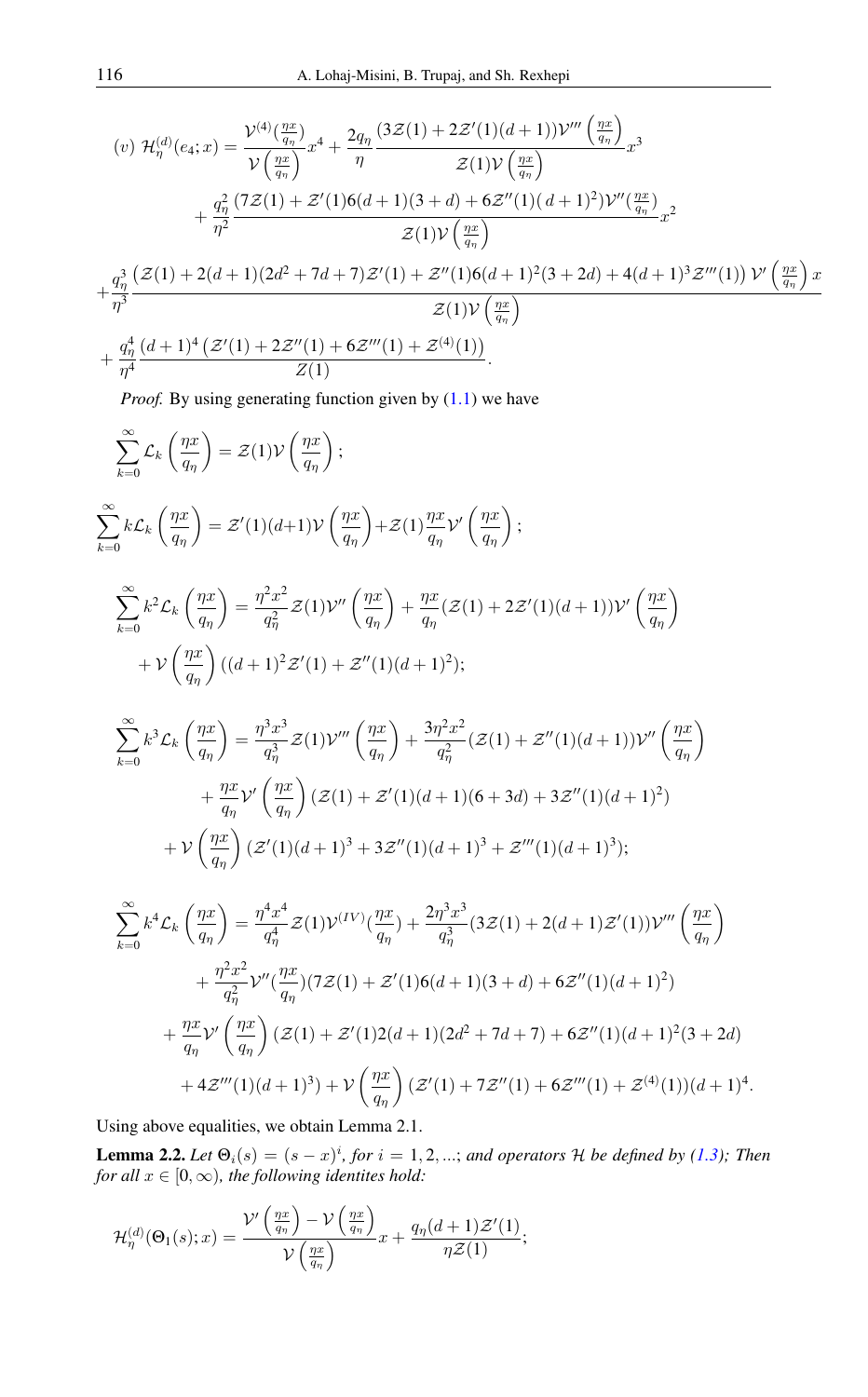$$
\mathcal{H}_{\eta}^{(d)}(\Theta_{2}(s);x) = \frac{\mathcal{V}''(\frac{\eta x}{q_{\eta}}) - 2\mathcal{V}'(\frac{\eta x}{q_{\eta}}) + \mathcal{V}(\frac{\eta x}{q_{\eta}})}{\mathcal{V}(\frac{\eta x}{q_{\eta}})}x^{2} + \frac{q_{\eta}}{\eta \mathcal{Z}(1)\mathcal{V}(\frac{\eta x}{q_{\eta}})}\Big\{\mathcal{Z}(1)\mathcal{V}'(\frac{\eta x}{q_{\eta}}) + 2(d+1)\mathcal{Z}'(1)(\mathcal{V}'(\frac{\eta x}{q_{\eta}}) - \mathcal{V}(\frac{\eta x}{q_{\eta}}))x + \frac{q_{\eta}^{2}}{\eta^{2}}\frac{(d+1)^{2}(\mathcal{Z}'(1) + \mathcal{Z}''(1))}{\mathcal{Z}(1)}\Big\}
$$
  
=  $A_{1}(\eta)x^{2} + A_{2}(\eta)x + A_{3}(\eta);$ 

$$
\mathcal{H}_{\eta}^{(d)}(\Theta_{4}(s);x) = \frac{\mathcal{V}^{(IV)}(\frac{\eta x}{q_{\eta}}) - 4\mathcal{V}''(\frac{\eta x}{q_{\eta}}) + 6\mathcal{V}''(\frac{\eta x}{q_{\eta}}) - 4\mathcal{V}'(\frac{\eta x}{q_{\eta}}) + \mathcal{V}(\frac{\eta x}{q_{\eta}})}{\mathcal{V}(\frac{\eta x}{q_{\eta}})}x^{4}
$$
\n
$$
+ \frac{2q_{\eta}}{\eta Z(1)\mathcal{V}(\frac{\eta x}{q_{\eta}})}\left\{3\mathcal{Z}(1)(\mathcal{V}'''(\frac{\eta x}{q_{\eta}}) - 2\mathcal{V}''(\frac{\eta x}{q_{\eta}}) + 2\mathcal{V}'(\frac{\eta x}{q_{\eta}})\right\}
$$
\n
$$
+ 2\mathcal{Z}'(1)(d+1)(\mathcal{V}'''(\frac{\eta x}{q_{\eta}}) - 3\mathcal{V}''(\frac{\eta x}{q_{\eta}})) + 3\mathcal{V}'(\frac{\eta x}{q_{\eta}}) - \mathcal{V}(\frac{\eta x}{q_{\eta}})\right\}x^{3}
$$
\n
$$
+ \frac{q_{\eta}^{2}}{\eta^{2}}\left\{(\mathcal{Z}(1)(7\mathcal{V}''(\frac{\eta x}{q_{\eta}}) - 4\mathcal{V}'(\frac{\eta x}{q_{\eta}})) + 2\mathcal{Z}'(1)(d+1)(3(3+d)\mathcal{V}''(\frac{\eta x}{q_{\eta}}) - 2(6+3d)\mathcal{V}'(\frac{\eta x}{q_{\eta}}) + 3(d+1)\mathcal{V}(\frac{\eta x}{q_{\eta}})\right\}x^{2}
$$
\n
$$
+ 3(d+1)\mathcal{V}(\frac{\eta x}{q_{\eta}})) + 6\mathcal{Z}''(1)(d+1)^{2}(\mathcal{V}''(\frac{\eta x}{q_{\eta}}) + 2\mathcal{V}'(\frac{\eta x}{q_{\eta}}) + \mathcal{V}(\frac{\eta x}{q_{\eta}}))\right\}x^{2}
$$
\n
$$
+ \frac{q_{\eta}^{3}}{\eta^{3}}\frac{1}{\mathcal{Z}(1)\mathcal{V}(\frac{\eta x}{q_{\eta}})}\left\{\mathcal{Z}(1)\mathcal{V}'(\frac{\eta x}{q
$$

*Proof.* From the linearity of the operators  $\mathcal{H}_{\eta}^{(d)}$ , and applying Lemma 2.1, we obtain the result of Lemma. In what follows, we assume that  $\lim_{\eta \to \infty}$  $\frac{\eta}{q_{\eta}}$  $\mathcal{V}'\left(\frac{\eta x}{q_{\eta}}\right) - \mathcal{V}\left(\frac{\eta x}{q_{\eta}}\right)$  $\frac{\sqrt{(\eta x)}\sqrt{(\eta y)}}{\sqrt{(\eta y)}} = 0$  and  $\lim_{\eta \to \infty}$  $\frac{\eta}{q_{\eta}}$  ${\cal V}^{\prime\prime}({\eta x\over q\eta})$ –2 ${\cal V}^\prime({\eta x\over q\eta})$ + ${\cal V}({\eta x\over q\eta})$  $\eta x$ )  $\eta y'$  ( $\eta x$ )  $\eta x$ )  $\eta x$  $\frac{\frac{2\mathcal{V}\left(\frac{q}{q}\right)^{j+1}\left(\frac{q}{q}\right)^{j}}{\mathcal{V}\left(\frac{qx}{q}\right)^{j}}=0.$ 

**Lemma 2.3.** *Let*  $x \in [0, b_n]$ *. Then using the equality*  $\lim_{\lambda \to \infty}$  $\frac{\mathcal{V}^{(t)}(\lambda)}{\mathcal{V}(\lambda)} = 1, t \in \{1, 2\}, we get$ 

$$
\lim_{\eta \to \infty} \frac{\eta}{q_{\eta}} \mathcal{H}_{\eta}^{(d)}(u-x;x) = \lim_{\eta \to \infty} \frac{\eta}{q_{\eta}} \frac{\mathcal{V}'(\frac{\eta x}{q_{\eta}}) - \mathcal{V}(\frac{\eta x}{q_{\eta}})}{\mathcal{V}(\frac{\eta x}{q_{\eta}})} x + \frac{(d+1)\mathcal{Z}'(1)}{\mathcal{Z}(1)}
$$

$$
= \frac{(d+1)\mathcal{Z}'(1)}{\mathcal{Z}(1)};
$$

$$
\lim_{n \to \infty} \frac{\eta}{q_{\eta}} \mathcal{H}_{\eta}^{(d)}((u-x)^2;x) = x.
$$

Further, choosing

$$
A(\eta) = max[A_1(\eta), \frac{A_2(\eta)}{2}, A_3(\eta)]
$$

we can write

$$
\mathcal{H}_{\eta}^{(d)}(\Theta_2(s);x) \le A(\eta)(1+x)^2. \tag{2.1}
$$

For a fixed  $r \in N$  we denote  $C_E^r(0, \infty)$  the set of all real-valued r-times continuostly differentiable functions on the [0,  $\infty$ ), and it is a subspase of  $C_E[0, \infty)$ .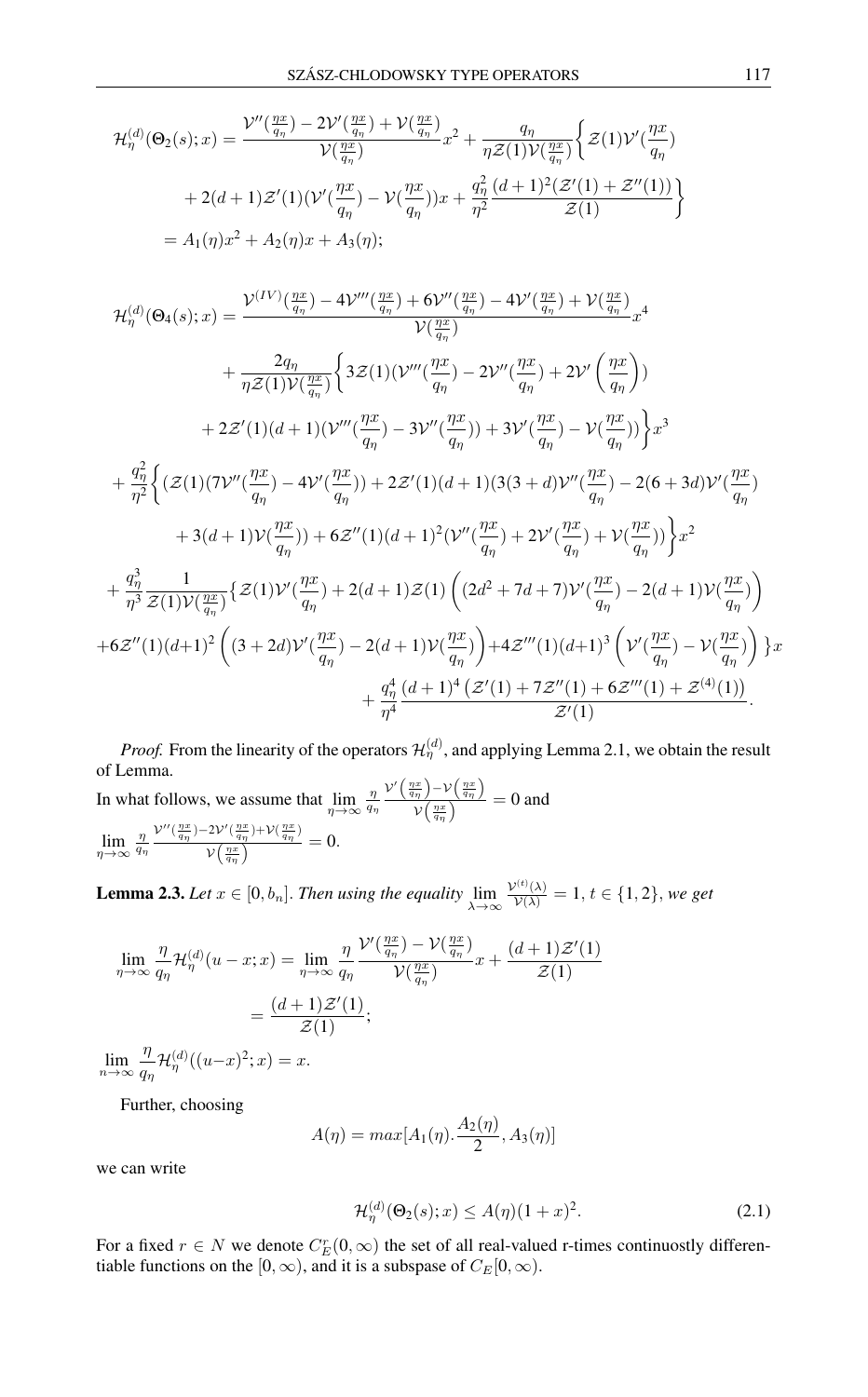Let us recall that if  $I \subset (-\infty, +\infty)$  is a given interval and  $\tau$  is a bounded real valued function defined on I, the modulus of continuity  $\omega(\tau; \delta)$  of  $\tau$  defined by

$$
\omega(\tau;\delta) = \sup\left\{ \left|\right. \tau(t) - \tau(x) \left.\right|; x, t \in I, \left| \right. t - x \left| < \delta \right.\right\}
$$

for any  $\delta > 0$ . A continuous function  $\tau$  definde on I, which statisties the condition  $|\tau(x) - \tau(x)|$  $\tau(y) \leq M_{\tau} \mid x - y \mid^{\alpha}, (x, y) \in I \times E$  is called locally  $Lip(\alpha)$  on  $E(0 \leq \alpha \leq 1, E \subset I)$ , where  $M_{\tau}$  is a constant depending only of  $\tau$ 

<span id="page-4-5"></span>**Theorem 2.4.** Let  $\mathcal{H}_{\eta}^{(d)}(\tau;x)$  operators are defined by relation [\(1.3\)](#page-0-1), where  $\tau \in C_{E}^{r}[0,\infty)$ . Then *using the equality* lim<br>
<sup>λ→∞</sup>  $\frac{\mathcal{V}^{(t)}(\lambda)}{\mathcal{V}(\lambda)} = 1, t \in \{1, 2, ..., r\},$  *we can give* 

$$
\mathcal{H}_{\eta}^{(d)}(\tau;x) \xrightarrow{uniformly} \tau
$$

*on each compact set* [0, *b*] *when*  $\eta \to \infty$ *.* 

**Proof.** Considering Lemma [2.1,](#page-1-0) it follows that  $\lim_{\eta \to \infty} \mathcal{H}_{\eta}^{(d)}(s^i; x) = s_i(x)$ ,  $i = 0, 1, 2$  and  $s_i(x) = x^i$ , and the result follows from the well-known Bohman-Korovkin theorem [\[7\]](#page-14-13).

<span id="page-4-4"></span>**Theorem 2.5.** Let  $\tau \in C_E[a, b]$ . Then for any  $0 \le x \le b$ , the operators  $\mathcal{H}_{\eta}^{(d)}$  defined by [\(1.3\)](#page-0-1) *satisfies the equality*

$$
|\mathcal{H}_{\eta}^{(d)}(\tau;x) - \tau(x)| \le 2\omega(\tau; \sqrt{\delta_{\eta}(b)})
$$

*where*

$$
\delta_{\eta}(b) = \frac{\left(\mathcal{V}''\left(\frac{\eta b}{q_{\eta}}\right) - 2\mathcal{V}'\left(\frac{\eta a}{q_{\eta}}\right) - \mathcal{V}\left(\frac{\eta b}{q_{\eta}}\right)\right)b^2}{\mathcal{V}\left(\frac{\eta b}{q_{\eta}}\right)} + \frac{q_{\eta}}{\eta \mathcal{Z}(1)\mathcal{V}\left(\frac{\eta b}{q_{\eta}}\right)} \Big\{ \mathcal{Z}(1)\mathcal{V}'\left(\frac{\eta b}{q_{\eta}}\right) + 2(d+1)\mathcal{Z}'(1)(\mathcal{V}'\left(\frac{\eta b}{q_{\eta}}\right) - \mathcal{V}\left(\frac{\eta b}{q_{\eta}}\right)) \Big\}b + \frac{q_{\eta}^2}{\eta^2} \frac{(d+1)^2(\mathcal{Z}'(1) + \mathcal{Z}''(1))}{\mathcal{Z}(1)}.
$$

<span id="page-4-1"></span>**Proof.** Using Büyükyazıcı technique [\[8\]](#page-14-10), from linearity properties of the operators,  $\mathcal{H}_{\eta}^{(d)}$ , we get

$$
|\mathcal{H}_{\eta}^{(d)}(\tau;x) - \tau(x)| \leq \frac{1}{\mathcal{Z}(1)\mathcal{V}(\frac{\eta x}{q_{\eta}})} \sum_{k=0}^{\infty} \mathcal{L}_{k}\left(\frac{\eta x}{q_{\eta}}\right) \left| \tau\left(\frac{kq_{\eta}}{\eta}\right) - \tau(x)\right| \tag{2.2}
$$

On the other hand, by using well-known properties of the modulus of continuity  $\omega(\tau; \delta)$ ,

$$
|\tau(t) - \tau(x)| \le \omega(\tau; |t - x|)
$$

and

<span id="page-4-3"></span>
$$
\omega(\tau; \lambda \delta) \le (\lambda^2 + 1)\omega(\tau; \delta), \lambda > 0
$$

<span id="page-4-0"></span>we have

$$
\left|\tau\left(\frac{kq_{\eta}}{\eta}\right)-\tau(x)\right| \leq \left(\frac{\left(\frac{kq_{\eta}}{\eta}-x\right)^2}{\delta^2}+1\right)\omega(\tau;\delta) \tag{2.3}
$$

for every  $\delta > 0$ . Thus substituting [\(2.3\)](#page-4-0) in [\(2.2\)](#page-4-1) and using Lemma 2.2, we obtain

<span id="page-4-2"></span>
$$
|\mathcal{H}_{\eta}^{(d)}(\tau;x) - \tau(x)| \le \omega(\tau;\delta)[\frac{1}{\delta^2} \mathcal{H}_{\eta}^{(d)}(\Theta_2(s);x) + 1]. \tag{2.4}
$$

For  $0 \leq x \leq b$  we have:

$$
\mathcal{H}_{\eta}^{(d)}(\Theta_{2}(s);x) \leq \frac{\left(\mathcal{V}''(\frac{\eta b}{q_{\eta}}) - 2\mathcal{V}'(\frac{\eta b}{q_{\eta}}) - \mathcal{V}(\frac{\eta b}{q_{\eta}})\right)b^{2}}{\mathcal{V}(\frac{\eta b}{q_{\eta}})} + \frac{q_{\eta}}{n\mathcal{Z}(1)\mathcal{V}(\frac{\eta b}{q_{\eta}})}\bigg\{\mathcal{Z}(1)\mathcal{V}'(\frac{\eta b}{q_{\eta}}) + 2(d+1)\mathcal{Z}'(1)(\mathcal{V}'(\frac{\eta b}{q_{\eta}}) - \mathcal{V}(\frac{\eta b}{q_{\eta}}))\bigg\}b + \frac{q_{\eta}^{2}}{\eta^{2}}\frac{(d+1)^{2}(\mathcal{Z}'(1) + \mathcal{Z}''(1))}{\mathcal{Z}(1)} = \delta_{\eta}(b). \quad (2.5)
$$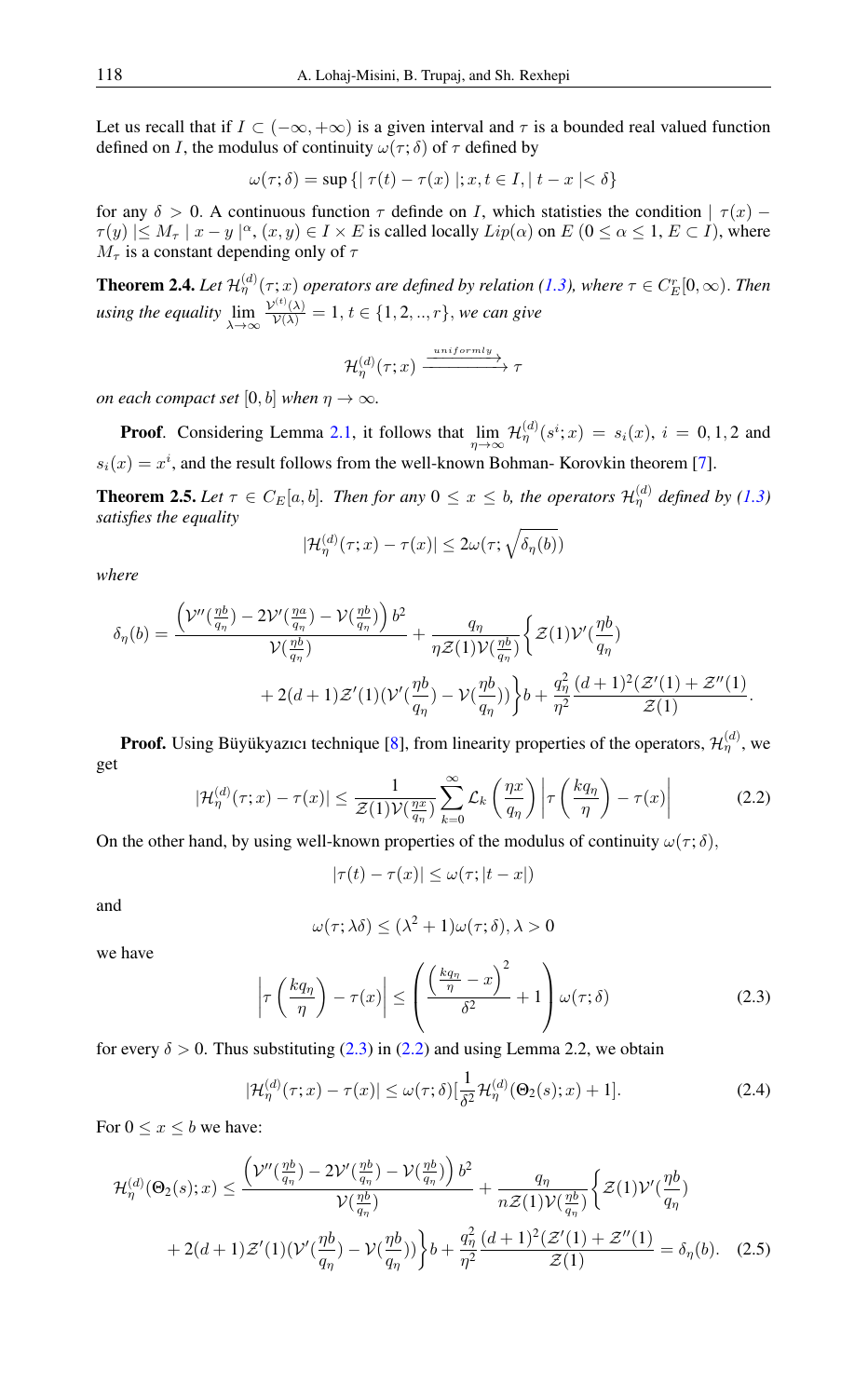Using [\(2.5\)](#page-4-2) and taking  $\delta_{\eta} = \delta_{\eta}(b)$  in [\(2.4\)](#page-4-3), we obtain the desired result.

**Theorem 2.6.** *If*  $\omega(\tau', \cdot)$  *is the modulus of continuity of function*  $\tau'(x)$  *in*  $x \in [0, b], b > 0$ and  $\tau(x)$  has a continuous bounded derivative, then using the equality  $\lim_{\lambda \to \infty}$  $\frac{\mathcal{V}^{(t)}(\lambda)}{\mathcal{V}(\lambda)} = 1, t \in$ {1, 2, .., r}, *we obtain the approximation*

$$
|\mathcal{H}_{\eta}^{(d)}(\tau;x)-\tau(x)| \leq A \left[ \left| \frac{\mathcal{V}'\left( \frac{\eta x}{q_{\eta}} \right) - \mathcal{V}\left( \frac{\eta x}{q_{\eta}} \right)}{\mathcal{V}\left( \frac{\eta x}{q_{\eta}} \right)} \right| b + \frac{q_{\eta}(d+1)\mathcal{Z}'(1)}{\eta \mathcal{Z}(1)} \right] + \left[ 1 + (\delta_{\eta}(b))^{\frac{1}{2}} \right] \omega(\tau',\delta_{\eta}(b)),
$$

where  $\delta_{\eta}(b)$  is the same as in Theorem [2.5](#page-4-4) and A is a positive constant such that  $|\tau'(x)| \leq A$ .

**Proof.** Using the mean value theorem, we can write

$$
\tau\left(\frac{kq_{\eta}}{\eta}\right) - \tau(x) = \left(\frac{kq_{\eta}}{\eta} - x\right)\tau''(x) + \left(\frac{kq_{\eta}}{\eta} - x\right)\left(\tau'(\psi) - \tau'(x)\right),\tag{2.6}
$$

where  $x < \psi < \frac{kq_n}{\eta}$ . Applying  $\mathcal{H}^{(d)}_{\eta}$  on both sides of [\(2.6\)](#page-5-0), we obtain

<span id="page-5-0"></span>
$$
\mathcal{H}_{\eta}^{(d)}(\tau;x) - \tau(x) = \tau'(x) \frac{1}{\mathcal{Z}(1)\mathcal{V}(\frac{\eta x}{q_{\eta}})} \sum_{k=0}^{\infty} \mathcal{L}_{k}\left(\frac{\eta x}{q_{\eta}}\right) \left(\frac{kq_{\eta}}{\eta} - x\right) + \frac{1}{\mathcal{Z}(1)\mathcal{V}(\frac{\eta x}{q_{\eta}})} \sum_{k=0}^{\infty} \mathcal{L}_{k}\left(\frac{\eta x}{q_{\eta}}\right) \left(\frac{kq_{\eta}}{\eta} - x\right) \left(\tau'(\psi) - \tau'(x)\right). \quad (2.7)
$$

Hence,

$$
|\mathcal{H}_{\eta}^{(d)}(\tau;x) - \tau(x)| \leq |\tau'(x)||\mathcal{H}_{\eta}^{(d)}(\Theta_{1}(s);x)|
$$
  
+ 
$$
\frac{1}{\mathcal{Z}(1)\mathcal{V}(\frac{\eta x}{q_{\eta}})} \sum_{k=0}^{\infty} \mathcal{L}_{k} \left(\frac{\eta x}{q_{\eta}}\right) \left|\frac{kq_{\eta}}{\eta} - x\right| |\tau'(\psi) - \tau'(x)|
$$
  

$$
\leq A \left[ \left| \frac{\mathcal{V}'\left(\frac{\eta x}{q_{\eta}}\right) - \mathcal{V}\left(\frac{\eta x}{q_{\eta}}\right)}{\mathcal{V}\left(\frac{\eta x}{q_{\eta}}\right)} \right| b + \frac{q_{\eta}(d+1)\mathcal{Z}'(1)}{\eta \mathcal{Z}(1)} \right]
$$
  
+ 
$$
\frac{1}{\mathcal{Z}(1)\mathcal{V}(\frac{\eta x}{q_{\eta}})} \sum_{k=0}^{\infty} \mathcal{L}_{k} \left(\frac{\eta x}{q_{\eta}}\right) \left|\frac{kq_{\eta}}{\eta} - x\right| \omega(\tau';\delta) \left(\frac{\left|\frac{kq_{\eta}}{\eta} - x\right|}{\delta} + 1\right),
$$
since  

$$
|\psi - x| \leq \left|\frac{kq_{\eta}}{\eta} - x\right|.
$$

Thus,

$$
|\mathcal{H}_{\eta}^{(d)}(\tau;x) - \tau(x)| \leq A \left[ \left| \frac{\mathcal{V}'\left(\frac{\eta x}{q_{\eta}}\right) - \mathcal{V}\left(\frac{\eta x}{q_{\eta}}\right)}{\mathcal{V}\left(\frac{\eta x}{q_{\eta}}\right)} \right| b + \frac{q_{\eta}(d+1)\mathcal{Z}'(1)}{\eta \mathcal{Z}(1)} \right] + \frac{1}{\delta \mathcal{Z}(1)\mathcal{V}(\frac{\eta x}{q_{\eta}})} \sum_{k=0}^{\infty} \mathcal{L}_k \left(\frac{\eta x}{q_{\eta}}\right) \left(\frac{kq_{\eta}}{\eta} - x\right)^2 \omega(\tau';\delta) + \frac{1}{\mathcal{Z}(1)\mathcal{V}(\frac{\eta x}{q_{\eta}})} \sum_{k=0}^{\infty} \mathcal{L}_k \left(\frac{\eta x}{q_{\eta}}\right) \left|\frac{kq_{\eta}}{\eta} - x\right| \omega(\tau';\delta). \tag{2.8}
$$

Now, using Caushy-Schwarz inequality for third term, we get

$$
|\mathcal{H}_{\eta}^{(d)}(\tau;x) - \tau(x)| \leq A \left[ \left| \frac{\mathcal{V}'\left(\frac{\eta x}{q_{\eta}}\right) - \mathcal{V}\left(\frac{\eta x}{q_{\eta}}\right)}{\mathcal{V}\left(\frac{\eta x}{q_{\eta}}\right)} \right| b + \frac{q_{\eta}(d+1)\mathcal{Z}'(1)}{\eta \mathcal{Z}(1)} \right] + \left[ \frac{1}{\delta} \mathcal{H}_{\eta}^{(d)}((t-x)^2;x) + \left( \mathcal{H}_{\eta}^{(d)}((t-x)^2;x) \right)^{\frac{1}{2}} \right] \omega(\tau';\delta).
$$
 (2.9)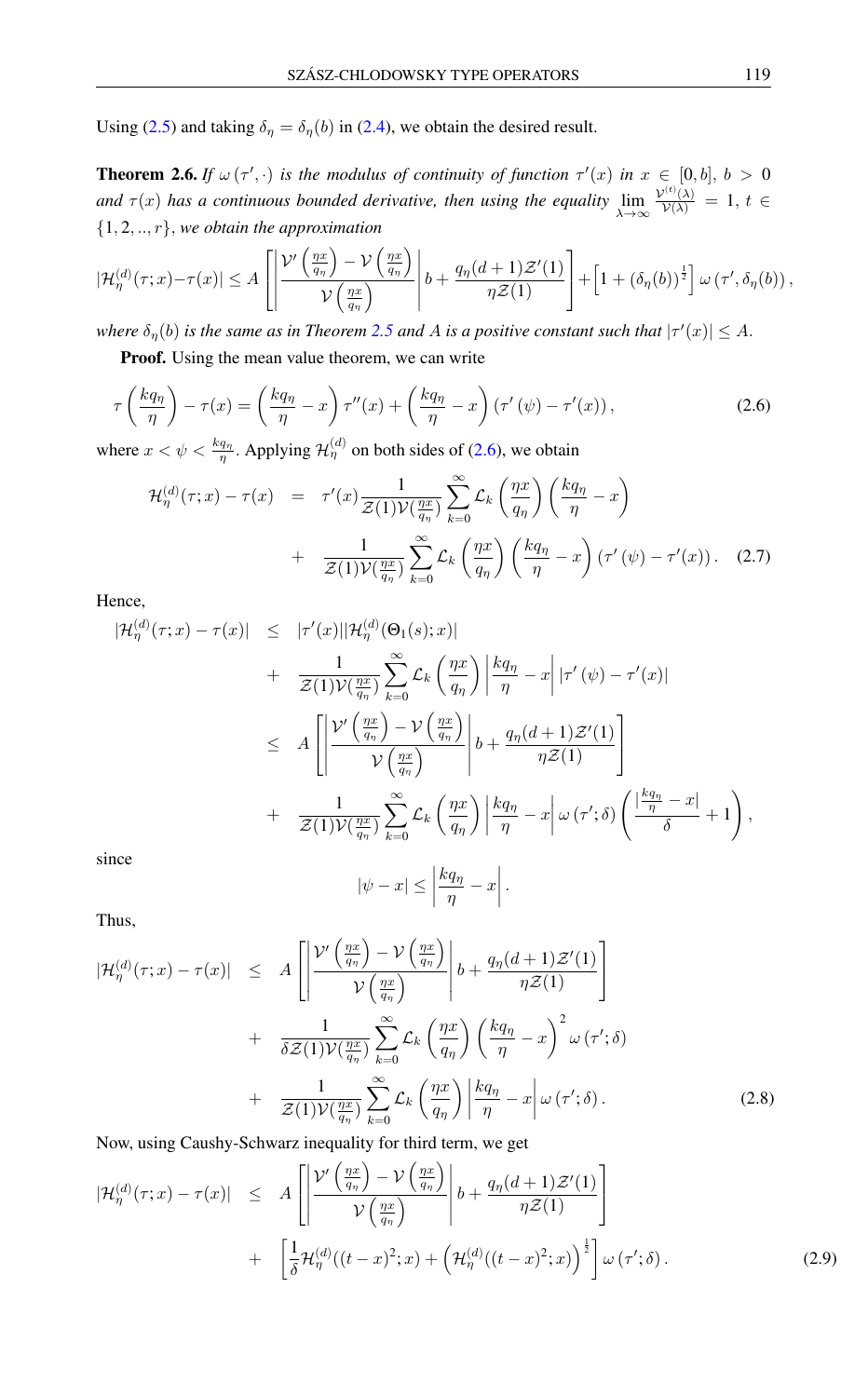Using relation (15), we obtain

$$
|\mathcal{H}_{\eta}^{(d)}(\tau;x) - \tau(x)| \leq A \left[ \left| \frac{\mathcal{V}'\left(\frac{\eta x}{q_{\eta}}\right) - \mathcal{V}\left(\frac{\eta x}{q_{\eta}}\right)}{\mathcal{V}\left(\frac{\eta x}{q_{\eta}}\right)} \right| b + \frac{q_{\eta}(d+1)\mathcal{Z}'(1)}{\eta \mathcal{Z}(1)} \right] + \left[ \frac{1}{\delta} \delta_{\eta}(b) + (\delta_{\eta}(b))^{\frac{1}{2}} \right] \omega(\tau';\delta).
$$
 (2.10)

Choosing  $\delta = \delta_{\eta}(b)$ , we get the desired result.

**Theorem 2.7.** Let  $\omega\left(\frac{d^r\tau}{dx^r},\cdot\right)$  is the modulus of continuity of r-th derivative of  $\tau$  where  $\tau \in$  $C_{E}^{r}[0,\infty)$ . Then using the equality  $\lim_{\lambda\to\infty}$  $\frac{\mathcal{V}^{(t)}(\lambda)}{\mathcal{V}(\lambda)} = 1, t \in \{1, 2, ..., r\},$  we obtain the approxi*mation*  $\langle \rangle$ 

$$
\frac{d^r\mathcal{H}^{(a)}_{\eta}(\tau;x)}{dx^r}\to\tau^{(r)}(x),\ \ n\to\infty.
$$

*Proof.* Using Büyükyazıcı technique [\[8\]](#page-14-10), considering the relation  $\lim_{\lambda \to \infty}$  $\frac{\mathcal{V}^{(t)}(\lambda)}{\mathcal{V}(\lambda)} = 1, t \in$  $\{1, 2, ..., r\}$ , and by some calculations we obtain the relation

$$
\lim_{\eta \to \infty} \frac{d^r}{dx^r} \mathcal{H}_{\eta}^{(d)}(\tau; x) = \frac{\left(\frac{\eta}{q_{\eta}}\right)^r \sum_{k=0}^{\infty} \mathcal{L}_k \left(\frac{\eta x}{q_{\eta}}\right) \Delta_{\frac{q_{\eta}}{\eta}}^r \tau \left(\frac{k}{\eta} q_{\eta}\right)}{\mathcal{Z}(1) \mathcal{V}(\frac{\eta x}{q_{\eta}})}\tag{2.11}
$$

where  $\Delta_{\frac{q_n}{2}} f(\frac{k}{\eta}q_n)$  denotes the r−th difference of  $\tau$  which corrosponds to increment  $\frac{q_n}{\eta}$ . Combining the properties between finite and divided differences, the r−th derivative of the operator  $\mathcal{H}_{\eta}^{(d)}$  is given as:

$$
\lim_{\eta \to \infty} \frac{d^r}{dx^r} \mathcal{H}_{\eta}^{(d)}(\tau; x) = \frac{r! \sum_{k=0}^{\infty} \mathcal{L}_k \left(\frac{\eta x}{q_{\eta}}\right) \frac{\Delta_{\eta_1}^r f\left(\frac{k}{\eta} q_{\eta}\right)}{r! \left(\frac{\eta x}{q_{\eta}}\right)^r}}{\mathcal{Z}(1) \mathcal{V}(\frac{\eta x}{q_{\eta}})}
$$
\n
$$
= \lim_{\eta \to \infty} \frac{r! \sum_{k=0}^{\infty} \mathcal{L}_k \left(\frac{\eta x}{q_{\eta}}\right) \left[\frac{k}{\eta} q_{\eta}, \frac{k+1}{\eta} q_{\eta}, \dots, \frac{k+r}{\eta} q_{\eta}; \tau\right]}{\mathcal{Z}(1) \mathcal{V}(\frac{\eta x}{q_{\eta}})}
$$
\n
$$
= \lim_{\eta \to \infty} \frac{r! \sum_{k=0}^{\infty} \mathcal{L}_k \left(\frac{\eta x}{q_{\eta}}\right) \mu \left(\frac{\eta x}{q_{\eta}}\right)}{\mathcal{Z}(1) \mathcal{V}(\frac{\eta x}{q_{\eta}})}
$$
\n
$$
= r! \mathcal{H}_{\eta}^{(d)}(\mu; x).
$$
\n(2.12)

where  $\mu(x) = \left[ x, \frac{q_{\eta}}{\eta} + x, ..., r \frac{q_{\eta}}{\eta} + x; \tau \right]$ . From the above theorem, we have

$$
\lim_{\eta \to \infty} \left| \frac{d^r}{dx^r} \mathcal{H}_{\eta}^{(d)}(\tau; x) - \tau^{(r)}(x) \right| \leq \lim_{\eta \to \infty} r! \left| \mathcal{H}_{\eta}^{(d)}(\mu; x) - \mu(x) \right| + \lim_{\eta \to \infty} \left| r! \mu(x) - \tau^{(r)}(x) \right|
$$
\n
$$
\leq r! \omega(\tau; \delta_{\eta}(b)) + \left| r! \mu(x) - \tau^{(r)}(x) \right|, \tag{2.13}
$$

where  $\delta_n(b)$  is defined by Theorem 2.4.

Using some well-known facts of the modulus of continuity and mean theorem, holds:

$$
|\mu(\delta + x) - \mu(x)| = \left| \left[ \delta + x, \frac{q_{\eta}}{\eta} + \delta + x, ..., r\frac{q_{\eta}}{\eta} + \delta + x; \tau \right] - \left[ x, \frac{q_{\eta}}{\eta} + x, ..., r\frac{q_{\eta}}{\eta} + x; \tau \right] \right|
$$
  

$$
= \frac{1}{r!} \left| \frac{d^r}{dx^r} \tau (r\frac{q_{\eta}}{\eta} \alpha_1 + x + \delta) - \frac{d^r}{dx^r} \tau (r\frac{q_{\eta}}{\eta} \alpha_2 + x) \right|
$$
  

$$
+ \frac{1}{r!} \omega(\tau^{(r)}; r\frac{q_{\eta}}{\eta} |\alpha_1 - \alpha_2| + \delta)
$$
  

$$
\leq \frac{2}{r!} \omega(\tau^{(r)}; r\frac{q_{\eta}}{\eta} + \delta)
$$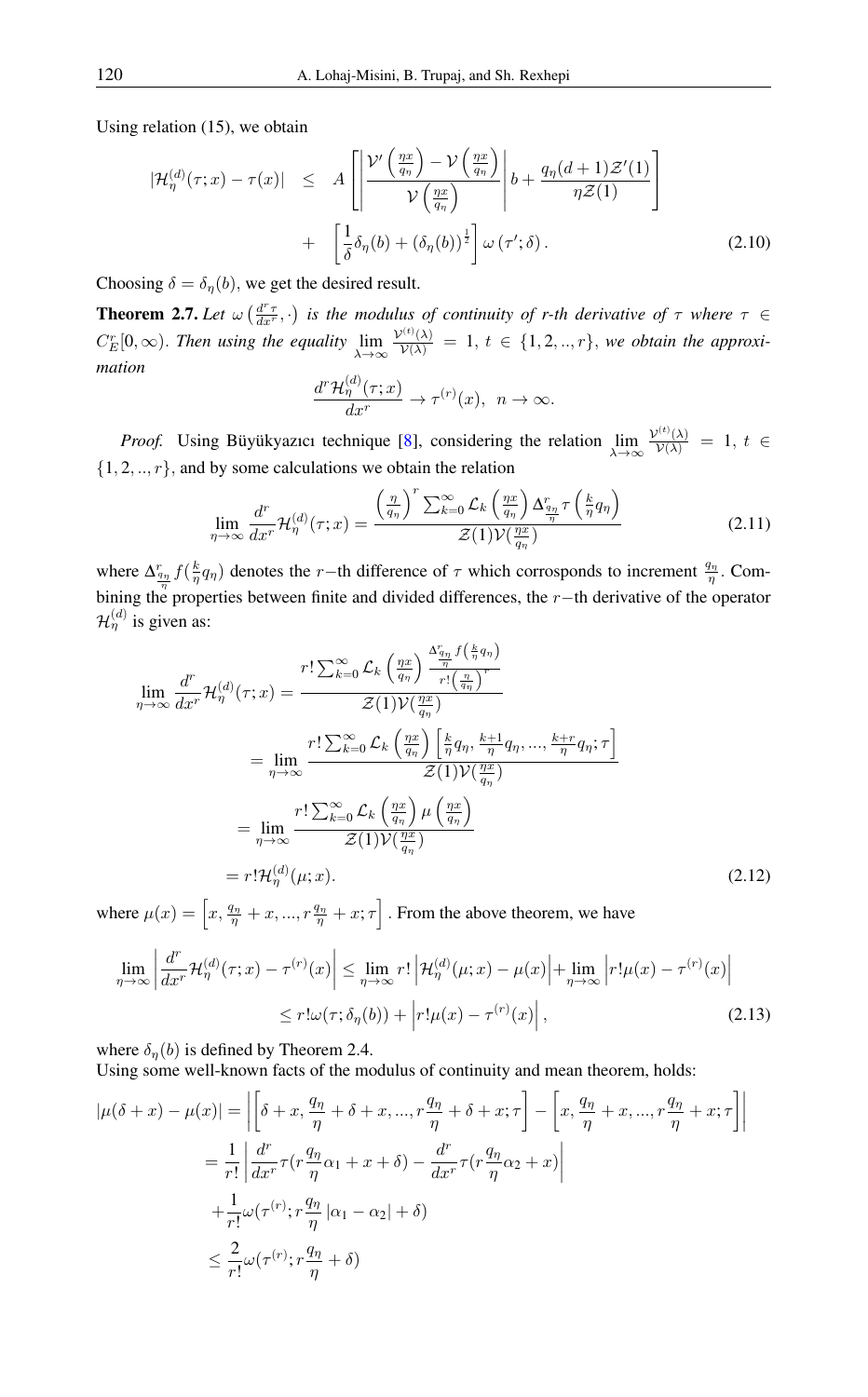where  $\alpha_1, \alpha_2 \in (0, 1)$ , so we get:

$$
\omega(\mu,\delta) \le \frac{1}{r!} \omega(\tau^{(r)}; r\frac{q_\eta}{\eta} + \delta). \tag{2.14}
$$

On the other side,

$$
\left| r!\mu(x) - \frac{d^r}{dx^r} \tau(x) \right| \le \left| r! \left[ x, \frac{q_\eta}{\eta} + x, ..., r \frac{q_\eta}{\eta} + x; \tau \right] - \tau^{(r)}(x) \right|
$$
  

$$
\le \left| \frac{d^r}{dx^r} \tau(x + r \frac{q_\eta}{\eta} \alpha_3) - f^{(r)}(x) \right|
$$
  

$$
\le \omega(\tau^{(r)}; \alpha_3 r \frac{q_\eta}{\eta})
$$
  

$$
\le \omega(\tau^{(r)}; r \frac{q_\eta}{\eta})
$$
 (2.15)

where  $\phi_3 \in (0, 1)$ . From the initial inequality in the proof, we obtain:

$$
\lim_{\eta \to \infty} \left| \frac{d^r}{dx^r} \mathcal{H}_{\eta}^{(d)}(\tau; x) - \tau^{(r)}(x) \right| \le \lim_{\eta \to \infty} \frac{2}{r!} \omega(\tau; \delta_{\eta}(b)) + \lim_{\eta \to \infty} \omega(\tau^{(r)}; r\frac{q_{\eta}}{\eta}). \tag{2.16}
$$

Since  $\delta_{\eta}(b) \to 0$  and  $\frac{q_{\eta}}{\eta} \to 0$ , as  $\eta \to \infty$  it stems that:

$$
\omega(\tau;\delta_{\eta}(b)) \to 0 \text{ and } \omega(\tau^{(r)};r\frac{q_{\eta}}{\eta}) \to 0 \text{ as } \eta \to \infty.
$$

So from last inequality we may conclude that

$$
\frac{d^r\mathcal{H}^{(d)}_{\eta}(\tau;x)}{dx^r}\to\tau^{(r)}(x),\ \ \eta\to\infty.
$$

<span id="page-7-0"></span>**Theorem 2.8.** Let  $\mathcal{H}_{\eta}$  be given [\(1.3\)](#page-0-1). Then for all  $\tau \in C_B^2[0,\infty)$  we have

$$
|\mathcal{H}_{\eta}(\tau; x) - \tau(x)| \leq \gamma_{\eta}(x) ||\tau||_{C_B^2[0,\infty)}
$$

where  $\gamma(x) = \gamma_{\eta}(x) = \alpha_{\eta}x^2 + \frac{\beta_{\eta}}{\eta}x + \frac{\gamma_{\eta}}{\eta^2}$  with

$$
\alpha_{\eta} = \frac{\mathcal{V}''(\frac{\eta x}{q_{\eta}}) - 2\mathcal{V}'(\frac{\eta x}{q_{\eta}}) + \mathcal{V}(\frac{\eta x}{q_{\eta}})}{2\mathcal{V}(\frac{\eta x}{q_{\eta}})},
$$

$$
\beta_{\eta} = \frac{(\mathcal{V}'(\frac{\eta b}{q_{\eta}}) - \mathcal{V}(\frac{\eta b}{q_{\eta}})) (\eta \mathcal{Z}(1) + 2(d+1)q_{\eta} \mathcal{Z}'(1) + q_{\eta} \mathcal{Z}(1) \mathcal{V}'(\frac{\eta b}{q_{\eta}}))}{\mathcal{Z}(1) \mathcal{V}(\frac{\eta b}{q_{\eta}})}
$$

*and*

$$
\gamma_{\eta} = q_{\eta}^{2}(d+1)^{2} \frac{\mathcal{Z}'(1) + \mathcal{Z}''(1)}{\mathcal{Z}(1)} + \eta q_{\eta}(d+1) \frac{\mathcal{Z}'(1)}{\mathcal{Z}(1)}.
$$

*Proof.* Using Mursaleen technique [\[9\]](#page-14-2), assume that  $\tau \in C_B^2[0,\infty)$ . Thus from the Taylor's expansion, we can write

$$
|\mathcal{H}_{\eta}(\tau; x) - \tau(x)| = \tau'(\eta)\mathcal{H}_{\eta}(\Theta_1(s), x) + \frac{1}{2}\tau''(\theta)\mathcal{H}_{\eta}(\Theta_2(s); x); \theta \in (x, t)
$$

Taking into account the fact that

$$
\mathcal{H}_{\eta}(\Theta_1(s);x) = \frac{\mathcal{V}'(\frac{\eta x}{q_{\eta}}) - \mathcal{V}(\frac{\eta x}{q_{\eta}})}{\mathcal{V}(\frac{\eta x}{q_{\eta}})}x + \frac{q_{\eta}}{\eta}(d+1)\frac{\mathcal{Z}'(1)}{\mathcal{Z}(1)} \ge 0,
$$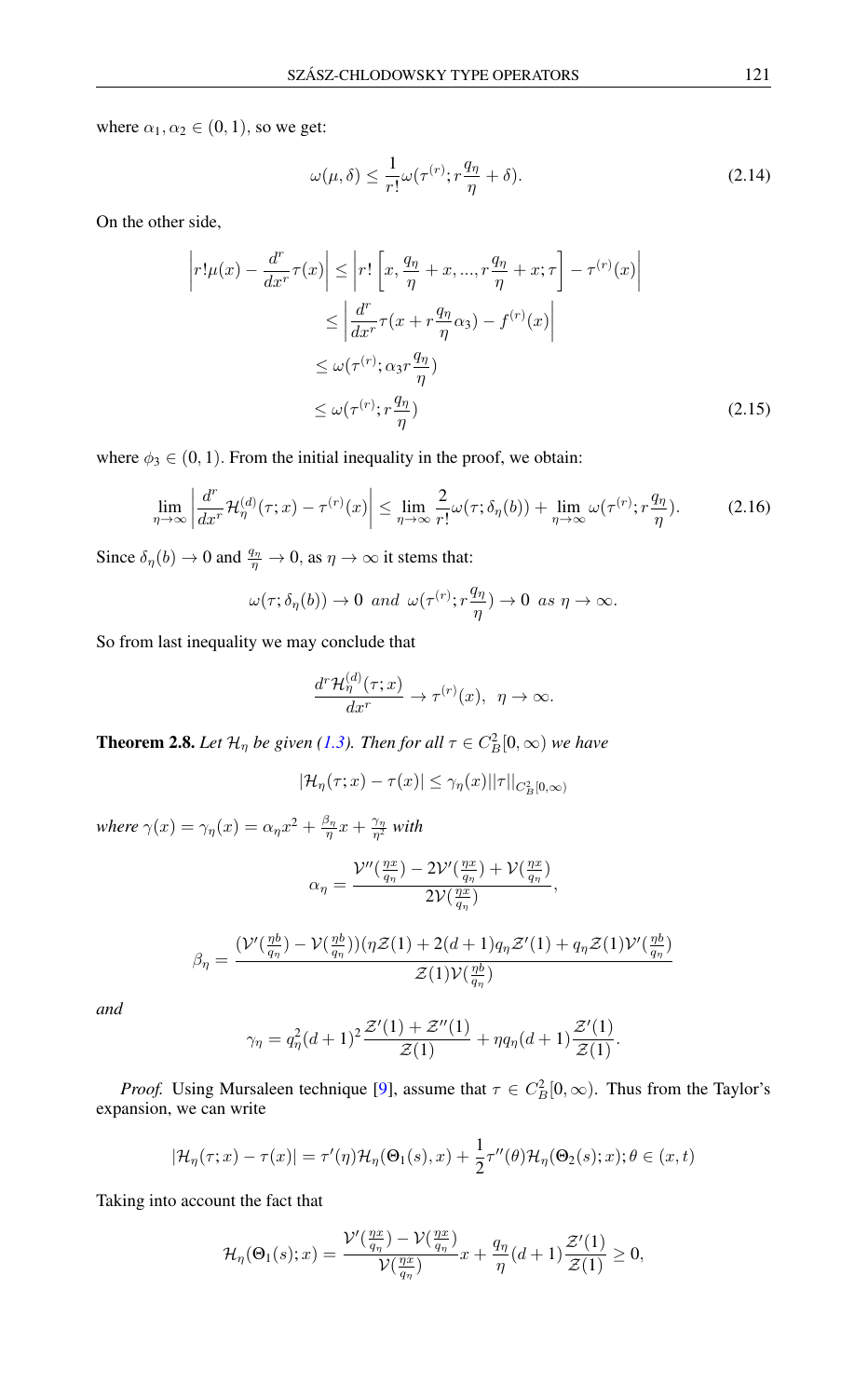for  $x \leq t$ , we can write that

$$
|\mathcal{H}_{\eta}^{(d)}(\tau; x) - \tau(x)| \leq \left[\frac{\mathcal{V}'(\frac{\eta x}{q_{\eta}}) - \mathcal{V}(\frac{\eta x}{q_{\eta}})}{\mathcal{V}(\frac{\eta x}{q_{\eta}})} x + \frac{q_{\eta}}{\eta} (d+1) \frac{\mathcal{Z}'(1)}{\mathcal{Z}(1)}\right] ||\tau'||_{C_{B}[0,\infty)}
$$
  
+ 
$$
\frac{1}{2} \left[\frac{\mathcal{V}''(\frac{\eta x}{q_{\eta}}) - 2\mathcal{V}'(\frac{\eta x}{q_{\eta}}) + \mathcal{V}(\frac{\eta x}{q_{\eta}})}{\mathcal{V}(\frac{\eta x}{q_{\eta}})} x^{2} + \frac{q_{\eta}}{\eta} \frac{\mathcal{Z}(1)\mathcal{V}'(\frac{\eta x}{q_{\eta}}) + 2(d+1)\mathcal{Z}'(1)(\mathcal{V}'(\frac{\eta x}{q_{\eta}}) - \mathcal{V}(\frac{\eta x}{q_{\eta}}))}{\mathcal{Z}(1)\mathcal{V}(\frac{\eta x}{q_{\eta}})} x + \frac{q_{\eta}^{2}}{\eta^{2}} (d+1)^{2} \frac{\mathcal{Z}'(1) + \mathcal{Z}''(1)}{\mathcal{Z}(1)} |||\tau''(x||_{C_{B}[0,\infty)}
$$
  

$$
\leq (\alpha_{\eta} x^{2} + \frac{\beta_{\eta}}{\eta} x + \frac{\gamma_{\eta}}{\eta^{2}})||\tau||_{C_{B}^{2}[0,\infty)} = \gamma_{\eta}(x)||\tau||_{C_{B}^{2}[0,\infty)}
$$
(2.17)

which completes the proof.

**Theorem 2.9.** Let E be any subset of  $[0, \infty)$ . If is locally  $Lip(\vartheta)$  on E, then we have:

$$
|\mathcal{H}_{\eta}^{(d)}(\tau; x) - \tau(x)| \leq M_{\tau}([A(\eta)(1+x^2)]^{\frac{\vartheta}{2}} + 2d^{\vartheta}(x, E)),
$$

*where,*  $d(x, E)$  *is the distance between* x *and* E *defined* as  $d(x, E) = inf\{|x - y|; y \in E\}$ 

*Proof.* Since  $\tau$  is continuous, then for any  $x \le$  and  $y \in E$  satysfies the inequality

$$
|\tau(x) - \tau(y)| \le M_{\tau} |x - y|^{\vartheta},
$$

where  $\overline{E}$  is closure of E in  $(-\infty, \infty)$ . Let  $(x, z) \in (0, \infty)$  be such that  $d(x, E) = |x - z|$ . Since  $\mathcal{H}_{\eta}^{(d)}$  is a linear positiv operator, then

$$
|\mathcal{H}_{\eta}(\tau;x) - \tau(x)| \leq \mathcal{H}_{\eta}(M_{\tau}|t-x|^{\vartheta};x) + M_{\tau}|z-x|^{\vartheta}
$$
  
\n
$$
\leq M_{\tau}\mathcal{H}_{\eta}(|(t-x) + (x-z)|^{\vartheta};x) + M_{\tau}|z-x|^{\vartheta}.
$$
\n(2.18)

Applying inequality  $(u + v)^{\alpha} \leq u^{\vartheta} + v^{\vartheta} (u \geq 0, v \geq 0, \vartheta \in [0, 1])$ , we obtain

$$
|\mathcal{H}_n(\tau;x)-\tau(x)| \leq M_\tau(\mathcal{H}_n(|t-x|^\vartheta;x)+|x-z|^\vartheta)+M_g|z-x|^\vartheta.
$$

Hence, we get using Hölder inequality which  $u = \frac{2}{v}$ ,  $v = \frac{2}{2-v}$ , and [\(2.1\)](#page-2-0) we have

$$
|\mathcal{H}_n(\tau; x) - \tau(x)| \leq M_{\tau}([\mathcal{H}_n((t - x)^2; x)]^{\frac{\vartheta}{2}} + 2|x - z|^{\vartheta})
$$
  
\n
$$
\leq M_{\tau}([A(n)(1 + x)^2]^{\frac{\vartheta}{2}} + 2d^{\vartheta}(x, E)] \tag{2.19}
$$

which completes the proof of the Theorem.

**Theorem 2.10.** Let  $\tau \in C_B[0,\infty)$ . Then there exists an absolute constant  $c > 0$  independent of *the function* τ *and* δ *such that*

<span id="page-8-0"></span>
$$
|\mathcal{H}_n(\tau; x) - \tau(x)| \le 2C \{ \min(1, \delta) ||\tau||_{C_B}) + \omega_2(\tau; \sqrt{\delta}) \}
$$

*where*  $\delta = \frac{\gamma_{\eta}(x)}{2}$  $\frac{d^{(x)}}{2}$ , *is defined as in Theorem* [2.8.](#page-7-0)

**Proof.** Assume that  $\tau \in C_B^2[0, \infty)$ . From the previous Theorem [2.8,](#page-7-0) it is clear that

$$
|\mathcal{H}_n(\tau; x) - \tau(x)| \le 2||\tau - g||_{C_B} + \gamma_n(x)||g||_{C_B^2[0, \infty)}
$$
\n(2.20)

Now taking the infinum over all  $g \in C_B^2[0,\infty)$  sides of [\(2.20\)](#page-8-0) and using the inequality  $K_2(\tau;\delta) \leq$  $c\omega_2(\tau; \sqrt{\delta}); \delta > 0$ , we get the required result.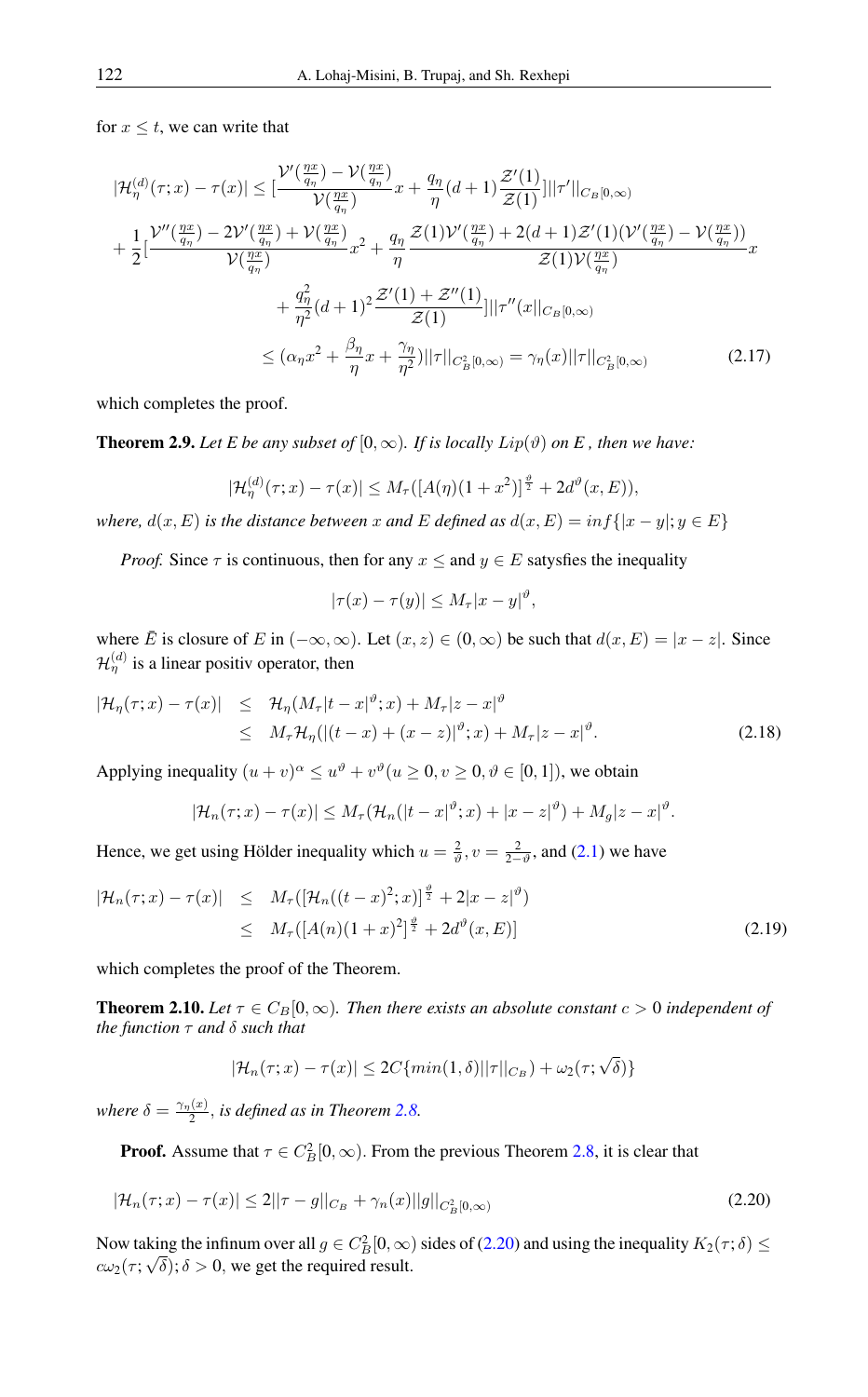## 3 Construct of the bivariate operators

Let  $\square = [0, \infty) \times [0, \infty)$  and E be an certain finite. We denote by  $C_E(\square) = \{ \tau \in C(\square) \}$  $|\tau(x,y)| \leq \alpha e^{E(x+y)}\}$  and for  $i = 0, 1, 2, 3$  then test function defined by  $e_0(x, y) = 1, e_1(x, y) = 1$  $x, e_2(x, y) = y$  and  $e_3(x, y) = x^2 + y^2$ .

We define the following generalited Chlodowsky variate of Szasz for two variables with the help of d-Brenke type polinomials as follows:

$$
\mathcal{H}_{\eta,m}^{(d)}(\tau;xy) = \sum_{k_1=0}^{\infty} \sum_{k_2=0}^{\infty} \frac{\mathcal{L}_{k_1}\left(\frac{\eta x}{q_{\eta}}\right)\mathcal{L}_{k_2}\left(\frac{\sigma y}{l_{\sigma}}\right)}{\mathcal{Z}^2(1)\mathcal{V}_1(\frac{\eta x}{q_{\eta}})\mathcal{V}_2(\frac{\sigma y}{l_{\sigma}})}\tau\left(\frac{k_1q_{\eta}}{\eta},\frac{k_2l_{\sigma}}{\sigma}\right)
$$
(3.1)

where  $\mathcal{Z}(\cdot)$ ,  $\mathcal{V}(\cdot)$  and  $\mathcal{L}_k(\cdot)$  have same properties given by [\(1.1\)](#page-0-0), and  $(q_n)$ ,  $(l_\sigma)$  is a positive increasing sequences such that:

$$
\lim_{\eta \to \infty} q_{\eta} = \infty, \lim_{\sigma \to \infty} l_{\sigma} = \infty \text{ and } \lim_{\eta \to \infty} \frac{q_{\eta}}{\eta} = 0, \lim_{\sigma \to \infty} \frac{l_{\sigma}}{\sigma} = 0.
$$

<span id="page-9-1"></span>Lemma 3.1. *Let*

<span id="page-9-0"></span>
$$
\mathcal{Z}_0(s_1^{d+1})\mathcal{Z}_0(s_2^{d+1})\mathcal{V}_1(s_1)\mathcal{V}_2(s_2) = \sum_{k_1=0}^{\infty} \sum_{k_2=0}^{\infty} \mathcal{L}_{k_1}(x)\mathcal{L}_{k_2}(y)s_1^{k_1}s_2^{k_2}.
$$
\n(3.2)

*Then we have*

$$
\sum_{k_1=0}^{\infty} \sum_{k_2=0}^{\infty} \mathcal{L}_{k_1} \left( \frac{\eta x}{q_{\eta}} \right) \mathcal{L}_{k_2} \left( \frac{\sigma y}{l_{\sigma}} \right) = \mathcal{Z}^2 (1) \mathcal{V}_1 \left( \frac{\eta x}{q_{\eta}} \right) \mathcal{V}_2 \left( \frac{\sigma y}{l_{\sigma}} \right)
$$
\n
$$
\sum_{k_1=0}^{\infty} \sum_{k_2=0}^{\infty} k_1 \mathcal{L}_{k_1} \left( \frac{\eta x}{q_{\eta}} \right) \mathcal{L}_{k_2} \left( \frac{\sigma y}{l_{\sigma}} \right) = \mathcal{Z}^2 (1) \mathcal{Z} (1) (d+1) \mathcal{V}_1 \left( \frac{\eta x}{q_{\eta}} \right) \mathcal{V}_2 \left( \frac{\sigma y}{l_{\sigma}} \right) + \mathcal{Z}^2 (1) \frac{\eta x}{q_{\eta}} \mathcal{V}_1^2 \left( \frac{\eta x}{l_{\sigma}} \right) \mathcal{V}_2 \left( \frac{\sigma y}{l_{\sigma}} \right)
$$
\n
$$
\sum_{k_1=0}^{\infty} \sum_{k_2=0}^{\infty} k_2 \mathcal{L}_{k_1} \left( \frac{\eta x}{q_{\eta}} \right) \mathcal{L}_{k_2} \left( \frac{\sigma y}{l_{\sigma}} \right) = \mathcal{Z}^2 (1) \mathcal{Z} (1) (d+1) \mathcal{V}_1 \left( \frac{\eta x}{q_{\eta}} \right) \mathcal{V}_2 \left( \frac{\sigma y}{l_{\sigma}} \right) + \mathcal{Z}^2 (1) \mathcal{V}_1 \left( \frac{\eta x}{q_{\eta}} \right) \mathcal{V}_2 \left( \frac{\sigma y}{l_{\sigma}} \right);
$$
\n
$$
\sum_{k_1=0}^{\infty} \sum_{k_2=0}^{\infty} k_1^2 \mathcal{L}_{k_1} \left( \frac{\eta x}{q_{\eta}} \right) \mathcal{L}_{k_2} \left( \frac{\sigma y}{l_{\sigma}} \right) = \frac{\eta^2 x^2}{q_{\eta}^2} \mathcal{Z}^2 (1) \mathcal{V}_1^{\prime \prime} \left( \frac{\eta x}{q_{\
$$

*Proof.* By using the generating function [\(3.2\)](#page-9-0) for the d-Brenke polynomials, one can easily find the above equalities.

<span id="page-9-2"></span>**Lemma 3.2.** *By using Lemma [3.1,](#page-9-1) we have*  $\frac{1}{2}$   $(1, \infty)$   $-1$ **:** 

$$
\mathcal{H}_{\eta,\sigma}(1;x,y) = 1;
$$
\n
$$
\mathcal{H}_{\eta,\sigma}^{(d)}(e_1;x,y) = \frac{\mathcal{V}'_1(\frac{\eta x}{q\eta})}{\mathcal{V}(\frac{\eta x}{q\eta})}x + \frac{q_\eta}{\eta}(d+1) \cdot \frac{\mathcal{Z}'(1)}{\mathcal{Z}(1)};
$$
\n
$$
\mathcal{H}_{\eta,\sigma}^{(d)}(e_2;x,y) = \frac{\mathcal{V}_2(\frac{\eta x}{q\eta})}{\mathcal{V}_2(\frac{\eta x}{q\eta})}y + \frac{l_\sigma}{\sigma}(d+1) \cdot \frac{\mathcal{Z}'(1)}{\mathcal{Z}(1)};
$$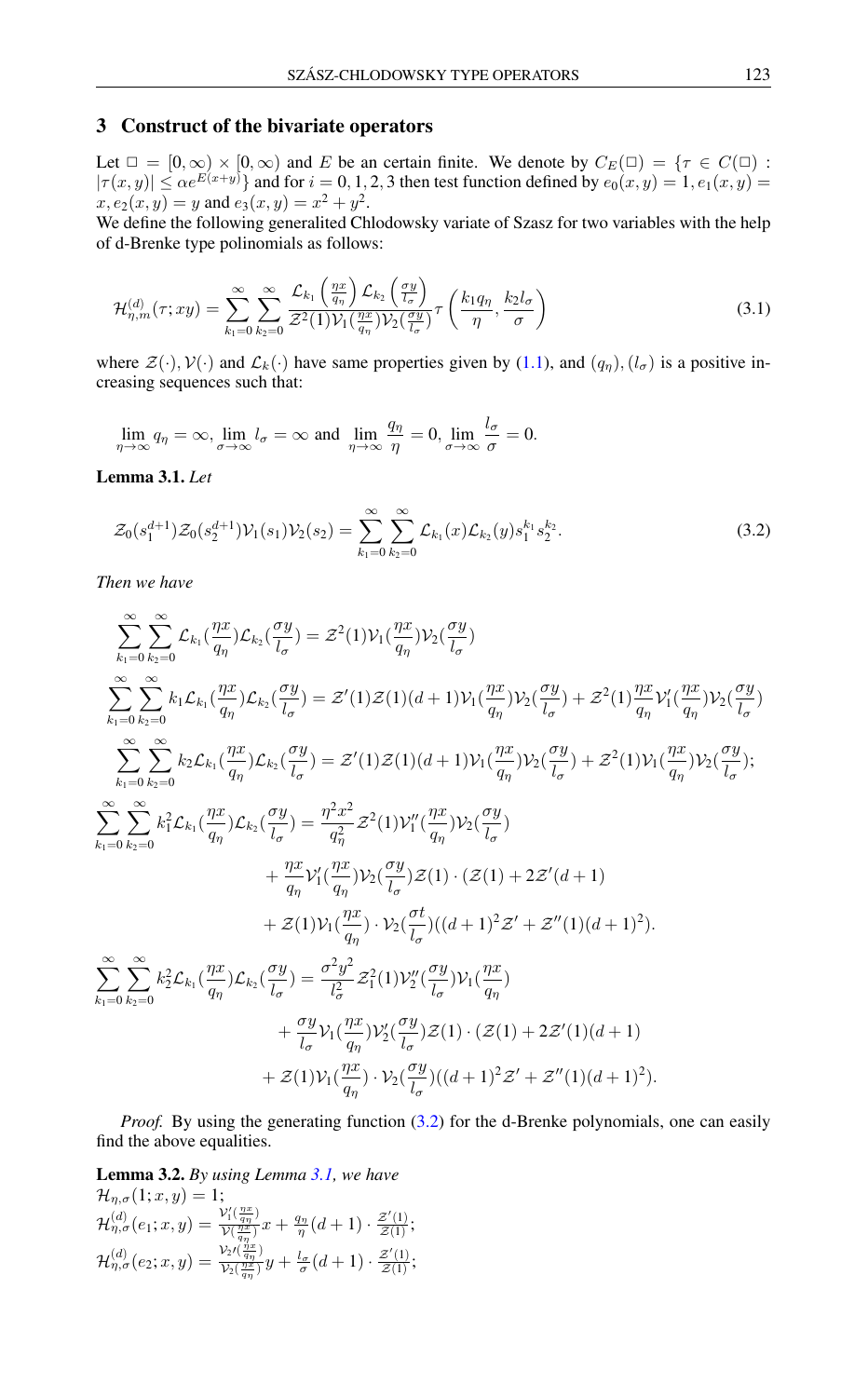$\mathcal{H}_{\eta,\sigma}^{(d)}(e_3;x,y)=\frac{\mathcal{V}_1''(\frac{\eta x}{q_\eta})}{\mathcal{V}_1(\frac{\eta x}{q_\eta})}$  $\frac{\mathcal{V}_1''(\frac{qx}{q_n})}{\mathcal{V}_1(\frac{qx}{q_n})}x^2+\frac{\mathcal{V}_2''(\frac{\sigma y}{l_{\sigma}})}{\mathcal{V}_2(\frac{\sigma y}{l_{\sigma}})}$  $\frac{V_2(\frac{\tau}{l_{\sigma}})}{V_2(\frac{\sigma y}{l_{\sigma}})}y^2 + \frac{q_{\eta}}{\eta}$  $V'_1(\frac{\eta x}{q\eta})(\mathcal{Z}(1)+2\mathcal{Z}'(1)(d+1))$  $\frac{z(1)\sqrt{2z}}{(1)\gamma_1(\frac{\eta x}{q\eta})}x+\frac{l_\sigma}{\sigma}$  $\frac{\mathcal{V}_2(\frac{my}{l_{\sigma}})(\mathcal{Z}(1)+2\mathcal{Z}'(1)(d+1))}{\mathcal{V}_2(\frac{my}{l_{\sigma}})(\frac{my}{l_{\sigma}})}$  $\frac{z(1)\nu_2(\frac{\sigma y}{l_{\sigma}})}{z(1)\nu_2(\frac{\sigma y}{l_{\sigma}})}y+$  $(d+1)^2(\mathcal{Z}'(1)+\mathcal{Z}''(1))$  $\frac{\mathcal{Z}'(1)+\mathcal{Z}''(1))}{\mathcal{Z}(1)}(\frac{q_\eta^1}{\eta^2}+\frac{l_\sigma^2}{\sigma^2}).$ 

<span id="page-10-4"></span>**Theorem 3.3.** *If*  $\tau \in C_E(\square)$  *and and assume that the*  $\lim_{\lambda \to \infty}$  $\frac{\mathcal{V}_i^{(t)}(\lambda)}{\mathcal{V}_i(\lambda)} = 1, t \in \{1, 2\}, i \in \{1, 2\},\$ *hold for*  $k = 1, 2$ *, then*  $\lim_{\eta,\sigma\to\infty} \mathcal{H}_{\eta,m}^{(d)}(\tau;x,y) = \tau(x,y),$ 

and the operators  $\mathcal{H}_{\eta,\sigma}^{(d)}$  converge uniformuly on  $\square_{ab} = [0,a] * [0,b].$ 

*Proof.* From Theorem [3.2,](#page-9-2) we have  $\lim_{\eta,m\to\infty} \mathcal{H}_{\eta,\sigma}^{(d)}(e_i; x, y) = e_i(x, y)$   $i \in \{0, 1, 2, 3\}$  uniformly on  $\Box_{ab}$ . Applying Korovkin's theorem, we obtain the required result.

<span id="page-10-3"></span>**Theorem 3.4.** *If*  $f \in C_E(\square)$ *, then for all*  $(x, y) \in \square$  *we have:* 

$$
|\mathcal{H}_{\eta,\sigma}^{(d)}(\tau;x,y)-\tau(x,y)|\leq 2\omega^{(1)}(\tau;\sqrt{\delta_{\eta}(b)})+2\omega^{(2)}(\tau;\sqrt{\delta_{\sigma}(c)})
$$

*where*  $\delta_n(b)$  *and*  $\delta_\sigma(c)$  *is defined* 

*Proof.* Suppose that  $\tau \in C_E(\square)$ . By using Lemma 1.2, we obtain following inequality:

<span id="page-10-2"></span>
$$
|\mathcal{H}_{\eta,\sigma}^{(d)}(\tau;x,y) - \tau(x,y)| \leq \sum_{k_1=0}^{\infty} \sum_{k_2=0}^{\infty} \frac{\mathcal{L}_{k_1}\left(\frac{\eta x}{q_{\eta}}\right) \mathcal{L}_{k_2}\left(\frac{\sigma y}{l_{\sigma}}\right)}{\mathcal{Z}^2(1) \mathcal{V}_1(\frac{\eta x}{q_{\eta}}) \mathcal{V}_2(\frac{\sigma y}{l_{\sigma}})} |\tau(\frac{k_1 q_{\eta}}{\eta}, \frac{k_2 l_{\sigma}}{\sigma}) - \tau(x,y)|
$$
  
\n
$$
\leq \sum_{k_1=0}^{\infty} \sum_{k_2=0}^{\infty} \frac{\mathcal{L}_{k_1}\left(\frac{\eta x}{q_{\eta}}\right) \mathcal{L}_{k_2}\left(\frac{\sigma y}{l_{\sigma}}\right)}{\mathcal{Z}^2(1) \mathcal{V}_1(\frac{\eta x}{q_{\eta}}) \mathcal{V}_2(\frac{\sigma y}{l_{\sigma}})} |\tau(\frac{k_1 q_{\eta}}{\eta}, \frac{k_2 l_{\sigma}}{\sigma}) - \tau(x, \frac{k_2 l_{\sigma}}{\sigma})|
$$
  
\n
$$
+ \sum_{k_1=0}^{\infty} \sum_{k_2=0}^{\infty} \frac{\mathcal{L}_{k_1}\left(\frac{\eta x}{q_{\eta}}\right) \mathcal{L}_{k_2}\left(\frac{\sigma y}{l_{\sigma}}\right)}{\mathcal{Z}^2(1) \mathcal{V}_1(\frac{\eta x}{q_{\eta}}) \mathcal{V}_2(\frac{\sigma y}{l_{\sigma}})} |\tau(x, \frac{k_2 l_{\sigma}}{\sigma}) - \tau(x, y)|
$$
  
\n
$$
= \Delta_1 + \Delta_2.
$$
 (3.3)

Now, we consider  $\Delta_1$ . By using well-known properties of the modulus of continuity, we obtain the formula,

$$
\Delta_1 = \sum_{k_1=0}^{\infty} \sum_{k_2=0}^{\infty} \frac{\mathcal{L}_{k_1} \left( \frac{\eta x}{q_{\eta}} \right) \mathcal{L}_{k_2} \left( \frac{\sigma y}{l_{\sigma}} \right)}{\mathcal{Z}^2(1) \mathcal{V}_1(\frac{\eta x}{q_{\eta}}) \mathcal{V}_2(\frac{\sigma y}{l_{\sigma}})} |\tau(\frac{k_1 q_{\eta}}{\eta}, \frac{k_2 l_{\sigma}}{\sigma}) - \tau(x, \frac{k_2 l_{\sigma}}{\sigma})|
$$
  

$$
\leq \{1 + \frac{1}{\delta_{\eta}} \sum_{k_1=0}^{\infty} \sum_{k_2=0}^{\infty} \frac{\mathcal{L}_{K_1} \left( \frac{\eta x}{q_{\eta}} \right) \mathcal{L}_{K_2} \left( \frac{\sigma y}{l_{\sigma}} \right)}{\mathcal{Z}^2(1) \mathcal{V}_1(\frac{\eta x}{q_{\eta}}) \mathcal{V}_2(\frac{\sigma y}{l_{\sigma}})} |\frac{k_1 q_{\eta}}{\eta} - x| \}. \quad (3.4)
$$

By using Theorem [2.5,](#page-4-4) we obtain:

<span id="page-10-0"></span>
$$
\Delta_1 \le 2\omega^{(1)}(f, \sqrt{\delta_\eta(b)})\tag{3.5}
$$

where  $\delta_{\eta}(b)$  is defined by Theorem [2.5.](#page-4-4) In a similarly way, we have

<span id="page-10-1"></span>
$$
\Delta_2 \le 2\omega^{(2)}(f, \sqrt{\delta_\sigma(c)})\tag{3.6}
$$

Putting  $(3.5)$  and  $(3.6)$  in  $(3.3)$ , we obtain the desired result.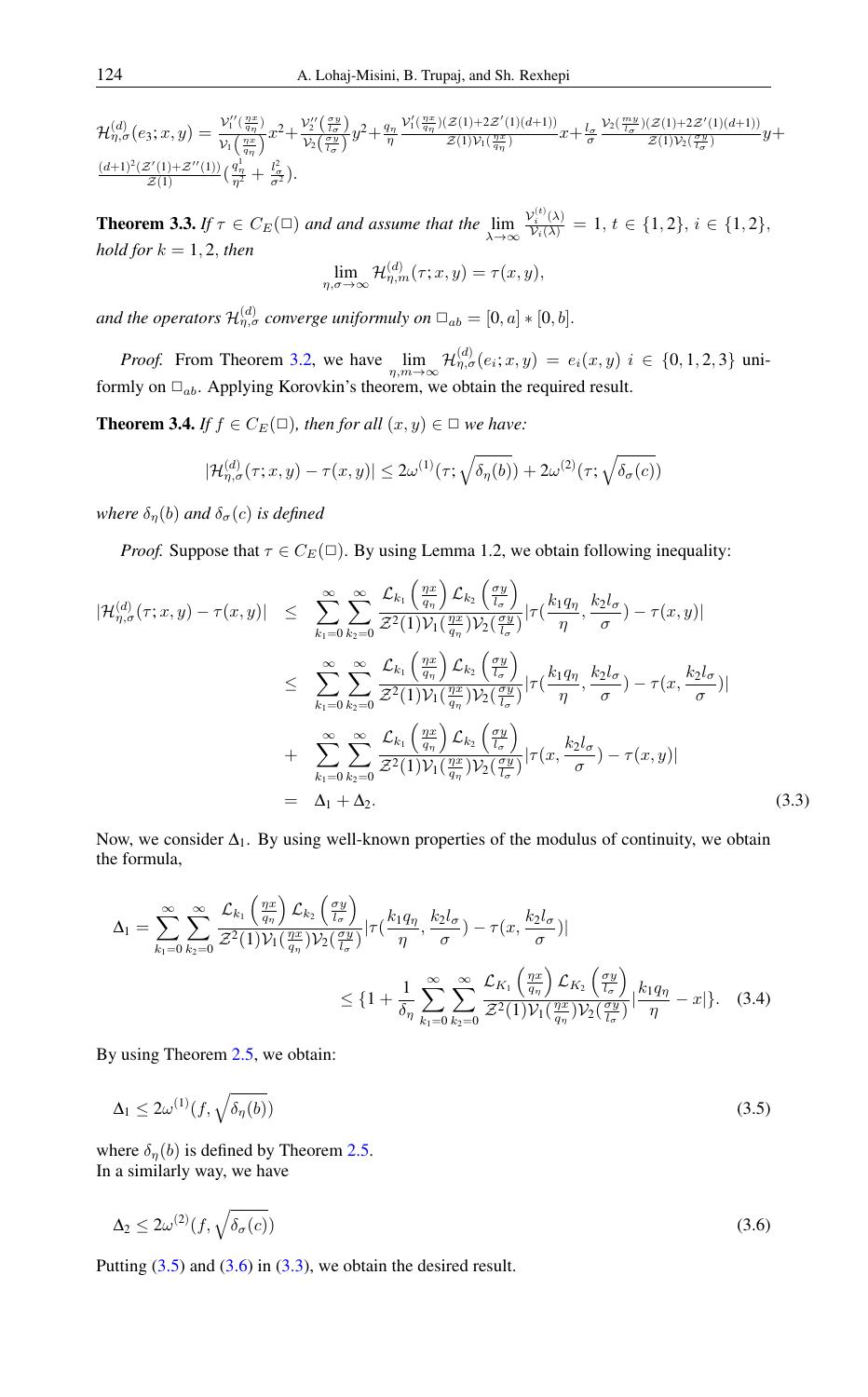**Theorem 3.5.** Let  $\omega^{(1)}\left(\frac{d^r\tau}{dx^r},\cdot\right)$  and  $\omega^{(2)}\left(\frac{d^r\tau}{dx^r},\cdot\right)$  is the partial continuity modulus of r-th deriva*tive of*  $\tau$  *where*  $\tau \in C_F^r(\square)$ *. Then using the equality*  $\lim_{\lambda \to \infty}$  $\frac{\mathcal{V}_i^{(t)}(\lambda)}{\mathcal{V}_i(\lambda)} = 1, i = 1, 2, t \in \{1, 2, ..., r\},\$ *we obtain the approximation*  $(i)\ \frac{d^r}{dx^r}\mathcal{H}^{(d)}_{\eta}(\tau;x,y)\rightarrow \frac{d^r}{dx^r}\tau(x,y),\ \ \eta,\sigma\rightarrow\infty;$  $(ii)$   $\frac{d^{r}}{dy^{r}}\mathcal{H}_{\eta}^{(d)}(\tau;x,y)\rightarrow\frac{d^{r}}{dy^{r}}\tau(x,y),$   $\eta,\sigma\rightarrow\infty;$ 

*Proof.* By simple calculations, the following formula is obtained

$$
\lim_{\eta,\sigma\to\infty} \frac{d^s}{dx^s} \mathcal{H}_{\eta,\sigma}^{(d)}(\tau;x,y) = \lim_{\eta,\sigma\to\infty} \sum_{k_1=0}^{\infty} \sum_{k_2=0}^{\infty} r! \frac{\mathcal{L}_{K_1} \left(\frac{\eta x}{q_{\eta}}\right) \mathcal{L}_{K_2} \left(\frac{\sigma y}{l_{\sigma}}\right)}{\mathcal{Z}^2(1) \mathcal{V}_1 \left(\frac{\eta x}{q_{\eta}}\right) \mathcal{V}_2 \left(\frac{\sigma y}{l_{\sigma}}\right)} \frac{\Delta_{\frac{\eta}{\eta}}^{\pi} \tau \left(\frac{k_1 q_{\eta}}{\eta}, \frac{k_2 l_{\sigma}}{\sigma}\right)}{\left(\frac{q_{\eta}}{\eta}\right)^r}
$$
\n
$$
= \lim_{\eta,\sigma\to\infty} \sum_{k_1=0}^{\infty} \sum_{k_2=0}^{\infty} r! \frac{\mathcal{L}_{k_1} \left(\frac{\eta x}{q_{\eta}}\right) \mathcal{L}_{k_2} \left(\frac{\sigma y}{l_{\sigma}}\right)}{\mathcal{Z}^2(1) \mathcal{V}_1 \left(\frac{\eta x}{q_{\eta}}\right) \mathcal{V}_2 \left(\frac{\sigma y}{l_{\sigma}}\right)} \left[\frac{k_1}{\eta} q_{\eta}, \frac{k_1+1}{\eta} q_{\eta}, \dots, \frac{k_1+r}{\eta} q_{\eta}, \tau; \frac{k_2 l_{\sigma}}{\sigma}\right]
$$
\n
$$
= \lim_{\eta,\sigma\to\infty} \frac{r!}{\mathcal{Z}^2(1) \mathcal{V}_1 \left(\frac{\eta x}{q_{\eta}}\right) \mathcal{V}_2 \left(\frac{\sigma y}{l_{\sigma}}\right)} \sum_{k_1=0}^{\infty} \sum_{k_2=0}^{\infty} \mathcal{L}_{k_1} \left(\frac{\eta x}{q_{\eta}}\right) \mathcal{L}_{k_2} \left(\frac{\sigma y}{l_{\sigma}}\right) \varphi \left(\frac{k_1 \eta}{q_{\eta}}, \frac{k_2 l_{\sigma}}{\sigma}\right)
$$
\n
$$
= \lim_{\eta,\sigma\to\infty} r! \mathcal{H}_{\eta,\sigma}^{(d)}(\varphi;x,y)
$$

where  $\varphi(x, y) = [x, x + \frac{q_{\eta}}{\eta}, ..., x + r \frac{q_{\eta}}{\eta}; \tau; y]$  and so we obtain

$$
\lim_{\eta,\sigma\to\infty}\frac{d^r}{dx^r}\mathcal{H}_{\eta,\sigma}^{(d)}(\tau;x,y)=\lim_{\eta,\sigma\to\infty}r!\mathcal{H}_{\eta,\sigma}^{(d)}(\varphi;x,y).
$$

Then, using Theorem [3.4,](#page-10-3) we get

$$
\lim_{\eta,\sigma \to \infty} |\frac{d^r}{dx^r} \tau(x,y) \mathcal{H}_{\eta,\sigma}^{(d)}(\varphi; x,y) - \frac{d}{dx^r}| \leq \lim_{\eta,\sigma \to \infty} r! |\mathcal{H}_{\eta,\sigma}^{(d)}(\varphi; x,y) - \varphi(x,y)|
$$
  
+ 
$$
\lim_{\eta,\sigma \to \infty} |r! \varphi(x,y) - \frac{d^r}{dx} \tau(x,y)| \leq \lim_{\eta,\sigma \to \infty} 2r! \omega^{(1)}(\varphi; \sqrt{\delta_{\eta}(a)})
$$
  
+ 
$$
\lim_{\eta,\sigma \to \infty} 2r! \omega^{(2)}(\varphi; \sqrt{\delta_{\sigma}(b)}) + \lim_{\eta,\sigma \to \infty} |r! \varphi(x,y) - \frac{d^r}{dx} \tau(x,y)| \quad (3.8)
$$

where  $\delta = \delta_{\eta}(b)$  and  $\delta_{\sigma}(c)$  is the same as in the Theorem [2.4.](#page-4-5) On other hand, we write

$$
|\varphi(x+\delta_1,y+\delta_2)-\varphi(x,y)| \le |\varphi(x+\delta_1,y+\delta_2)-\varphi(x+\delta_1,y)|
$$
  
+ 
$$
|\varphi(x+\delta_1,y)-\varphi(x,y)| = A+B.
$$
 (3.9)

In first we estimate A:

$$
A = |\varphi(x + \delta_1, y + \delta_2) - \varphi(x + \delta_1, y)| = |[y + \delta_2, y + \delta_2 + \frac{l_\sigma}{\sigma}, ..., y + \delta_2 + \frac{r l_\sigma}{\sigma}; \tau, x + \delta_1]
$$

$$
- [y, y + \frac{l_\sigma}{\sigma}, ..., y + \frac{r l_\sigma}{\sigma}; \tau; x + \delta_1]]
$$

$$
= \frac{1}{r!} |\frac{d^r}{dy^r} \tau(x + \delta_1, y + \delta_2 + \Theta_1 \frac{r a_m}{m}) - \frac{d^r}{dy^r} \tau(x + \delta_1, y + \delta_2 + \Theta_2 \frac{r l_\sigma}{\sigma})|
$$
(3.10)

where  $0 < \Theta_1, \Theta_2 < 1$ , therefore:

<span id="page-11-1"></span>
$$
A_1 \leq \frac{1}{r!} \omega^{(2)} \left( \frac{d^r}{dy^r} \tau; \delta_2 + |\Theta_1 - \Theta_2| \frac{r l_\sigma}{\sigma} \right) \leq \frac{1}{r!} \omega^{(2)} \left( \frac{d^r}{dy^r} \tau; \delta_2 + \frac{r l_\sigma}{\sigma} \right)
$$

Hence, we obtain

<span id="page-11-0"></span>
$$
\omega^{(2)}(\varphi;\delta_2) \le \frac{1}{r!} \omega^{(2)}\left(\frac{d^r}{dy^r}\tau;\delta_2 + \frac{rl_\sigma}{\sigma}\right). \tag{3.11}
$$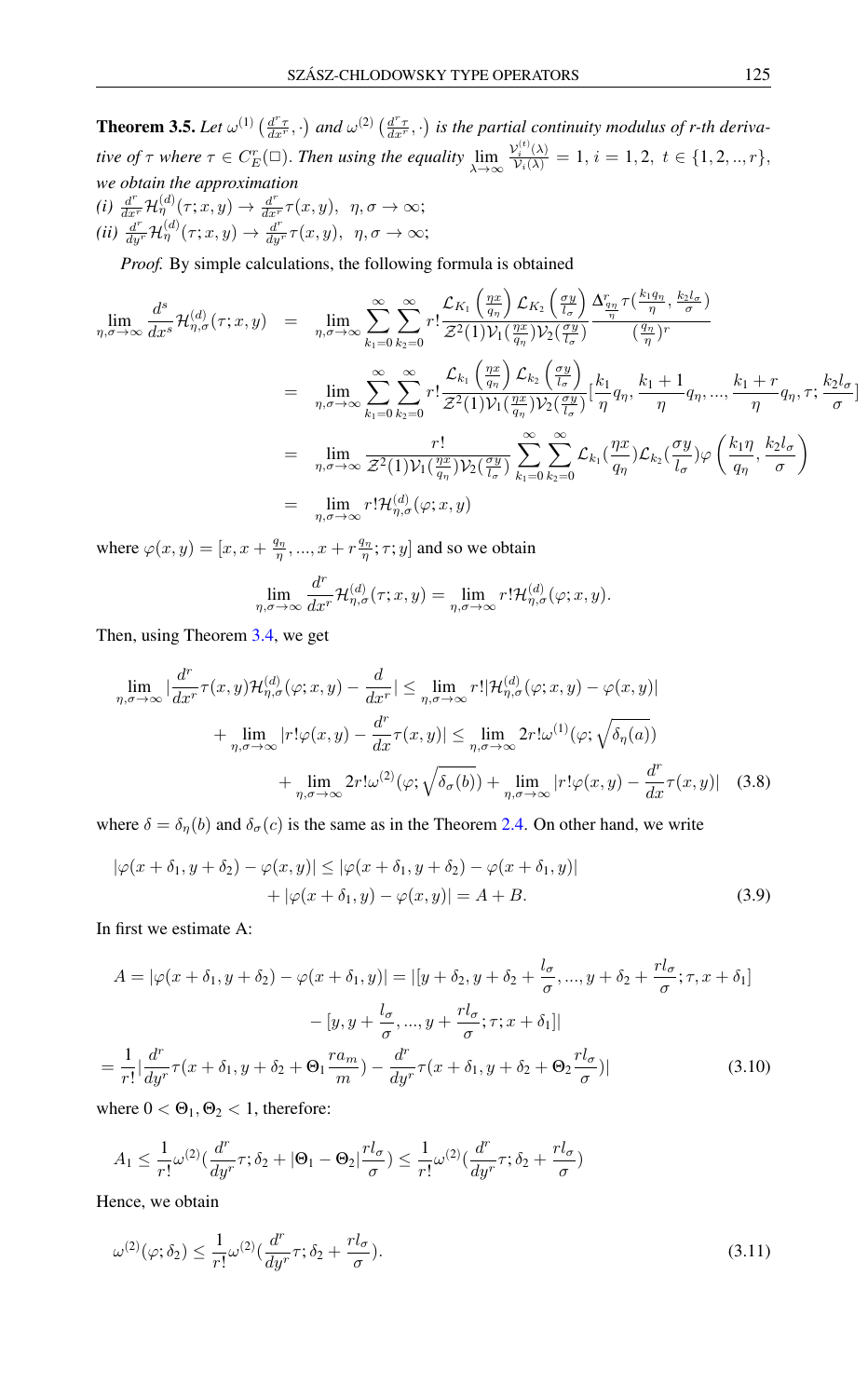Similarly,

$$
B_1 \le \frac{1}{r!} \omega^{(1)} \left( \frac{d^r}{dx^r} \tau; \delta_1 + \frac{rq_\eta}{\eta} \right)
$$

and

<span id="page-12-0"></span>
$$
\omega(\varphi;\delta_1) \le \frac{1}{r!} \omega^{(1)} \left(\frac{d^r}{dx^r} \tau; \delta_1 + \frac{rq_\eta}{\eta}\right). \tag{3.12}
$$

Putting  $(3.11)$  and  $(3.12)$  in  $(3.10)$ , we get

$$
|\varphi(x+\delta_1,y+\delta_2-\varphi(x,y)|\leq \frac{1}{r!}\omega^{(1)}(\frac{d^r}{dx^r}\tau;\delta_1+\frac{rq_\eta}{\eta})+\omega^{(2)}(\frac{d^r}{dx^r}\tau;\delta_2+\frac{ra_m}{m})
$$

On the other hand, we may write

$$
|r! \varphi(x, y) - \frac{d^r}{dx^r} \tau(x, y)| = |r! [x, x + \frac{q_\eta}{\eta}, x + \frac{2}{\eta} q_\eta, ..., x + \frac{r}{\eta} q_\eta; \tau; y] - \frac{\partial^r}{\partial x^r} \tau(x, y)|
$$
  
\n
$$
\leq |\frac{\partial^r}{\partial x^r} \tau(x + \frac{r}{\eta} q_\eta \theta_3) - \frac{d^r}{dx^r} \tau(x, y)|
$$
  
\n
$$
\leq \omega^{(1)}(\frac{\partial^r}{\partial x^r} \tau; \theta_3 \frac{r}{\eta} q_\eta)
$$
  
\n
$$
\leq \omega^{(1)}(\frac{d^r}{dx^r} \tau; \frac{r}{\eta} q_\eta)
$$

where  $\theta_3 \in (0, 1)$ , therefore

$$
\begin{aligned} &\lim_{\eta,\sigma\rightarrow\infty}|\frac{d^r}{dx^r}\mathcal{H}^{(d)}_{\eta,\sigma}(\varphi;x,y)-\frac{d}{dx^r}\tau(x,y)|\leq \lim_{\eta,\sigma\rightarrow\infty}r!|\mathcal{H}^{(d)}_{\eta,\sigma}(\varphi;x,y)-\varphi(x,y)|+\lim_{\eta,\sigma\rightarrow\infty}|r!\varphi(x,y)-\frac{d^r}{dx}\tau(x,y)|\\ &\leq \lim_{\eta,\sigma\rightarrow\infty}2r!\omega^{(1)}(\varphi;\sqrt{\delta_{\eta}(a)})+\lim_{\eta,\sigma\rightarrow\infty}2r!\omega^{(2)}(\varphi;\sqrt{\delta_{\sigma}(b)})+\lim_{\eta,\sigma\rightarrow\infty}\omega^{(1)}(\frac{d^r}{dx^r}\tau;\frac{r}{\eta}q_{\eta}). \end{aligned}
$$

Since  $\delta_{\eta}(b), \delta_{\sigma}(c)$  and  $\frac{r}{\eta}q_{\eta}$  tend to zero as  $\eta, \sigma \to \infty$ , it follows that  $\omega^{(1)}(\varphi; \sqrt{\delta_{\eta}(a)})$ ,  $\omega^{(2)}(\varphi; \sqrt{\delta_{\sigma}(b)})$ and  $\omega^{(1)}(\frac{d^r}{dx^r}\tau; \frac{r}{\eta}q_{\eta})$  tend to zero. Since

<span id="page-12-1"></span>
$$
\frac{d^r}{dx^r}\mathcal{H}^{(d)}_{\eta}(\tau;x,y)\to \frac{d^r}{dx^r}\tau(x,y), \ \ \eta,\sigma\to\infty;
$$

The proof ii) can be made in a similar way.

**Theorem 3.6.** *For every*  $\tau \in C_E(\square)$  *such that*  $\tau_x$ ,  $\tau_y$ ,  $\tau_{xx}$ ,  $\tau_{yy} \in C_E(\square)$ *, by using the equality* lim λ→∞  $\frac{\mathcal{V}^{(t)}(\lambda)}{\mathcal{V}(\lambda)} = 1, t \in \{1, 2, ..., r\},$  we obtain

$$
\lim_{\eta \to \infty} \frac{\eta}{q_{\eta}} \mathcal{H}_{\eta, \eta}^{(d)}(\tau; x, y) = \frac{(d+1)\mathcal{Z}'(1)}{\mathcal{Z}(1)} \left[ \tau_x'(x, y) + \tau_y'(x, y) \right] + \frac{x}{2} \tau_{x^2}''(x, y) + \frac{y}{2} \tau_{y^2}''(x, y)
$$

*uniformly with respect to*  $(x, y) \in \Box_{ab}$ .

*Proof.* For a fixed  $(x, y) \in \square$  and for all  $(u, v) \in \square$ , by the Taylor formula we have

$$
\tau(u,v) = \tau(x,y) + \tau'_x(x,y)(u-x) + \tau'_y(x,y)(v-y) + \frac{1}{2} \{\tau''_{x^2}(x,y)(u-x)^2
$$

$$
+ \tau''_{yy}(x,y)(u-x)(v-y) + \tau''_{y^2}(x,y)(v-y)^2\} + \psi(u,v)((u-x)^2 + (v-y)^2)
$$
(3.13)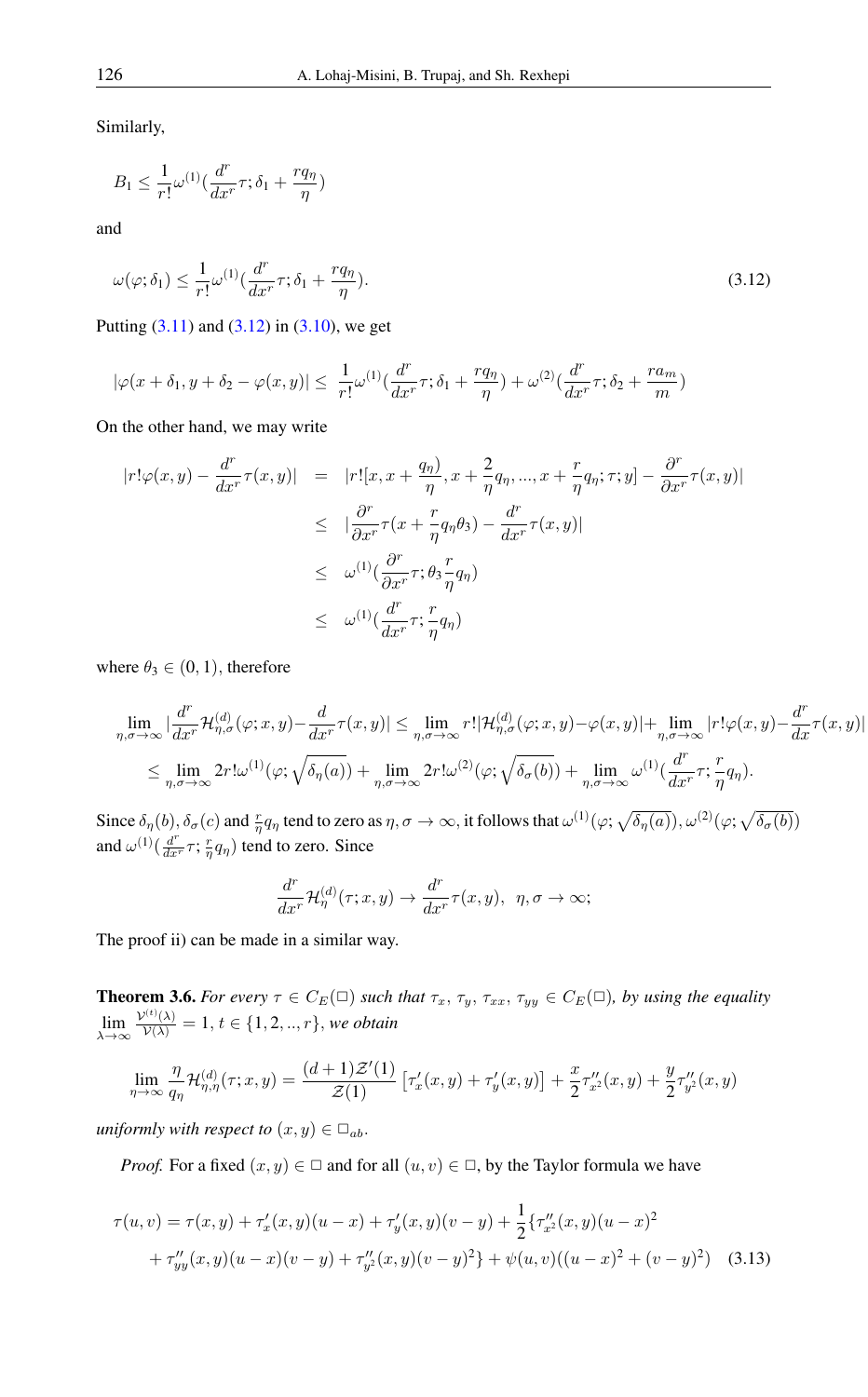where  $\psi(u, v)$  is a function belong to the space  $C_E(\square)$  and  $\lim_{(u,v)\to(x,y)} \psi(u, v) = 0$ . From the linearity of  $\mathcal{H}_{\eta,\eta}^{(d)}$  and by [\(3.13\)](#page-12-1) we can write

<span id="page-13-2"></span>
$$
\frac{\eta}{q_{\eta}}\mathcal{H}_{\eta,\eta}^{(d)}(\tau(u,v);x,y) = \frac{\eta}{q_{\eta}}\tau(x,y) + \frac{\eta}{q_{\eta}}\tau_x'(x,y)\mathcal{H}_{\eta,\eta}^{(d)}((u-x);x,y) \n+ \frac{\eta}{q_{\eta}}\mathcal{H}_{\eta,\eta}^{(d)}((u-y));x,y) + \frac{1}{2}\{\tau_{x}''(x,y)\frac{\eta}{q_{\eta}}\mathcal{H}_{\eta,\eta}^{(d)}((u-x)^2;x,y) + \frac{\eta}{q_{\eta}}\mathcal{H}_{\eta,\eta}^{(d)}((u-x,y) \n+ \tau_{y}''(x,y)\frac{\eta}{q_{\eta}}\mathcal{H}_{\eta,\eta}^{(d)}((v-y)^2;x,y)\} + \frac{\eta}{q_{\eta}}\mathcal{H}_{\eta,\eta}^{(d)}(\psi(u,v)((u-x)^2 + (v-y)^2),x,y)).
$$
\n(3.14)

From Lemma [3.2,](#page-9-2) by using linearity of operators  $\mathcal{H}_{\eta,\eta}^{(d)}$  we deduce

$$
\lim_{\eta \to \infty} \frac{\eta}{q_{\eta}} \mathcal{H}_{\eta,\eta}^{(d)}(u-x;x,y) = \lim_{\eta \to \infty} \frac{\eta}{q_{\eta}} \frac{\mathcal{V}'(\frac{\eta x}{q_{\eta}}) - \mathcal{V}(\frac{\eta x}{q_{\eta}})}{\mathcal{V}(\frac{\eta x}{q_{\eta}})} x + \frac{(d+1)\mathcal{V}'(1)}{\mathcal{V}(1)}
$$
\n
$$
= \frac{(d+1)\mathcal{V}'(1)}{\mathcal{V}(1)};
$$
\n
$$
\lim_{\eta \to \infty} \frac{\eta}{q_{\eta}} \mathcal{H}_{\eta,\eta}^{(d)}((u-x)^2;x,y) = x;
$$
\n
$$
\lim_{\eta \to \infty} \frac{\eta}{q_{\eta}} \mathcal{H}_{\eta,\eta}^{(d)}(v-y;y) = \frac{(d+1)\mathcal{Z}'(1)}{\mathcal{Z}(1)};
$$
\n
$$
\lim_{\eta \to \infty} \frac{\eta}{q_{\eta}} \mathcal{H}_{\eta,\eta}^{(d)}((v-y)^2;y) = y.
$$
\n(3.15)

Applying the Hölder inequality for the last term on the right side of  $(3.14)$ , we obtain

<span id="page-13-5"></span>
$$
\frac{\eta}{q_{\eta}}\mathcal{H}_{\eta,\eta}^{(d)}(\psi(u,v)((u-x)^{2}+(v-y)^{2}),x,y))
$$
\n
$$
\leq \{\mathcal{H}_{\eta,\eta}^{(d)}(\psi^{2}(u,v),x,y)\}^{\frac{1}{2}}\cdot\{\mathcal{H}_{\eta,\eta}^{(d)}((u-x)^{2}+(v-y)^{2},x,y)\}^{\frac{1}{2}}
$$
\n
$$
\leq \sqrt{2}\{\mathcal{H}_{\eta,\eta}^{(d)}(\psi^{2}(u,v),x,y)\}^{\frac{1}{2}}\{\frac{\eta^{2}}{q_{\eta}^{2}}\mathcal{H}_{\eta,\eta}^{(d)}((u-x_{0})^{4},x,y)+\frac{\eta^{2}}{q_{\eta}^{2}}\mathcal{H}_{\eta,\eta}^{(d)}((v-y)^{4},x,y)\}^{\frac{1}{2}}.
$$
\n(3.16)

By Theorem [3.3](#page-10-4) we get

<span id="page-13-3"></span>
$$
\lim_{n \to \infty} \mathcal{H}_{\eta,\eta}^{(d)} \psi(u,v;x,y) = \psi^2(x,y) = 0,\tag{3.17}
$$

Using  $(3.17)$  and Lemma [3.2,](#page-9-2) we obtain from  $(3.14)$ 

$$
\lim_{n \to \infty} \frac{\eta}{q_{\eta}} \mathcal{H}_{\eta,\eta}^{(d)}(\psi(u,v)(u-x)^2 + (v-y)^2), x, y) = 0
$$
\n(3.18)

Now, taking the lim as  $\eta \to \infty$  in [\(3.14\)](#page-13-2) and using [\(3.18\)](#page-13-4) and [\(3.16\)](#page-13-5) we have

<span id="page-13-4"></span>
$$
\lim_{\eta \to \infty} \frac{\eta}{q_{\eta}} \mathcal{H}_{\eta,\eta}^{(d)}(\tau; x, y) = \frac{(d+1)\mathcal{Z}'(1)}{\mathcal{Z}(1)} \left[ \tau_x'(x, y) + \tau_y'(x, y) \right] + \frac{x}{2} \tau_{x^2}''(x, y) + \frac{y}{2} \tau_{y^2}''(x, y)
$$

which completes the proof.

## <span id="page-13-0"></span>References

<span id="page-13-1"></span>[1] A. Çiğdem, İ. Büyükyazıcı. Approximation by Kantorovich-Szasz Type Operators Based on Brenke Type Polynomials. Num. Funct. Anal. Optim. 37.12 (2016): 1488-1502.